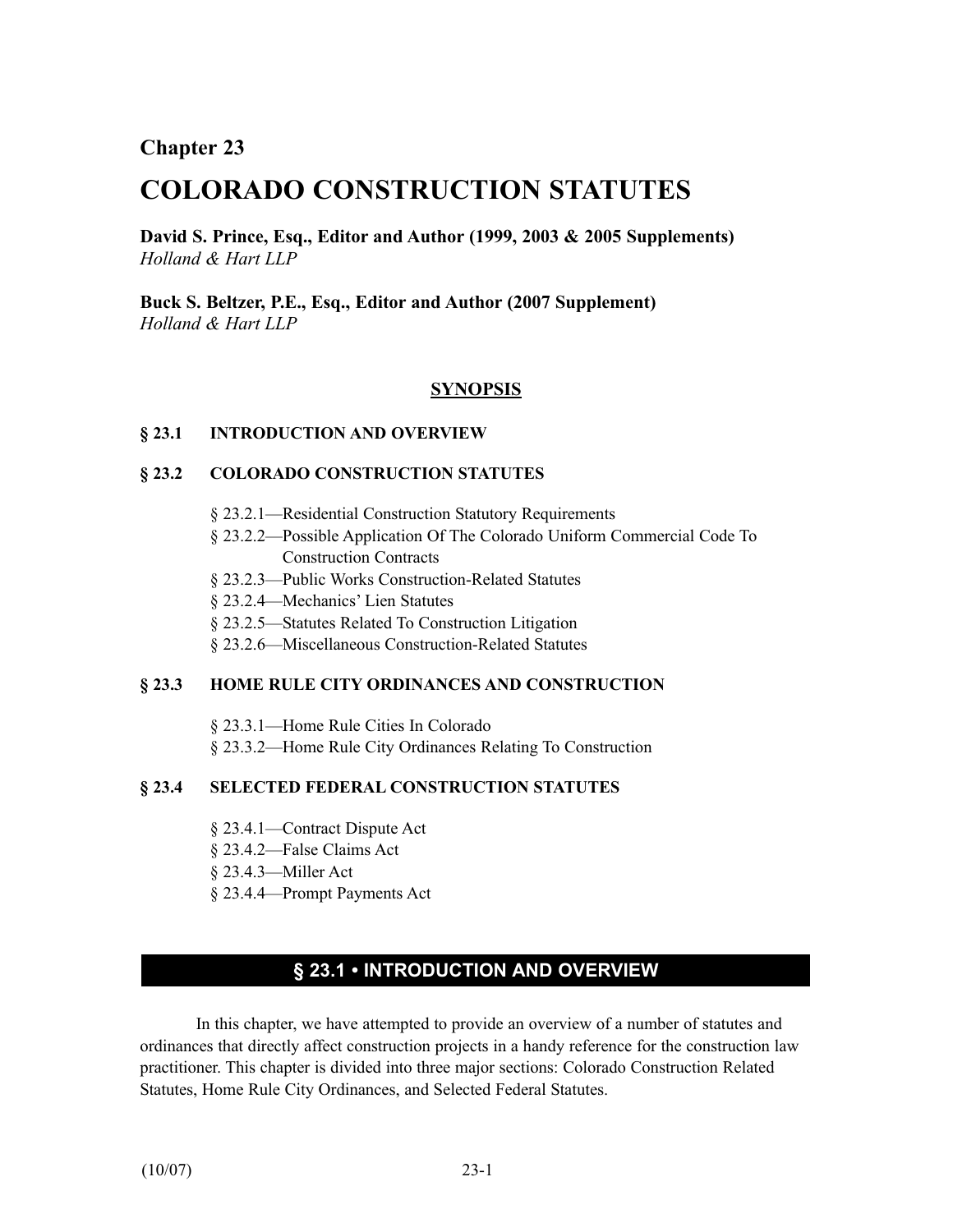The first section presents a summary of Colorado statutes that directly affect construction contracts and projects. This section is intended primarily as a reference source and the reader is directed to the topical chapters for discussion of the subjects covered by the statutes and interpretations of the statutory provisions. The statutory summaries are grouped loosely by common subject matters rather than by numerical order.

The second section addresses issues raised by home rule city ordinances in Colorado. This section also presents summaries of sample home rule city ordinances affecting construction contracts from the municipal codes of the City and County of Denver and the City of Colorado Springs.

The third section presents summaries of selected federal statutes affecting construction. As this book is devoted to Colorado construction law, this section is limited to four federal statutes that are considered among the most prominent federal statutes affecting construction in Colorado.

For amendments to individual statutes, please refer to the current publication of the Colorado Revised Statutes. For supplemental information about statutes applicable to specific issues treated in this book, please refer to the supplements for the appropriate topical chapter. For example, for revisions to the statutes relating to mechanics' liens, please refer to the supplement to Chapter 19.

# **§ 23.2 • COLORADO CONSTRUCTION STATUTES**

The following statutory text is drawn from the 1998 Colorado Revised Statutes printed by Bradford Publishing Co. and cross-checked with *West's Colorado Revised Statutes Annotated* on CD-ROM. For the supplements, we have used Colorado's publication of the Session Laws through the 2007 First Regular Session, 66th General Assembly available at www.state.co.us. While every effort has been made to eliminate the inevitable errors that occur when reviewing and summarizing material of this volume, some errors may still exist. The reader is reminded that these materials are assembled as a guide only and the published statutory text should be consulted before reaching a legal conclusion or taking action.

## **§ 23.2.1—Residential Construction Statutory Requirements**

For a discussion of specific legal issues relating to residential construction, see Chapter 14, "Residential Construction."

#### **Residential Soil and Hazard Analysis and Disclosure for New Construction**

Pursuant to C.R.S. § 6-6.5-101, builders and developers of new residential property are required to make disclosures to buyers regarding the building site prior to sale. Fourteen days prior to the sale of a new residential property, the builder or developer must disclose a summary of the soils analysis and site recommendations. If the site is within an area with a recognized sig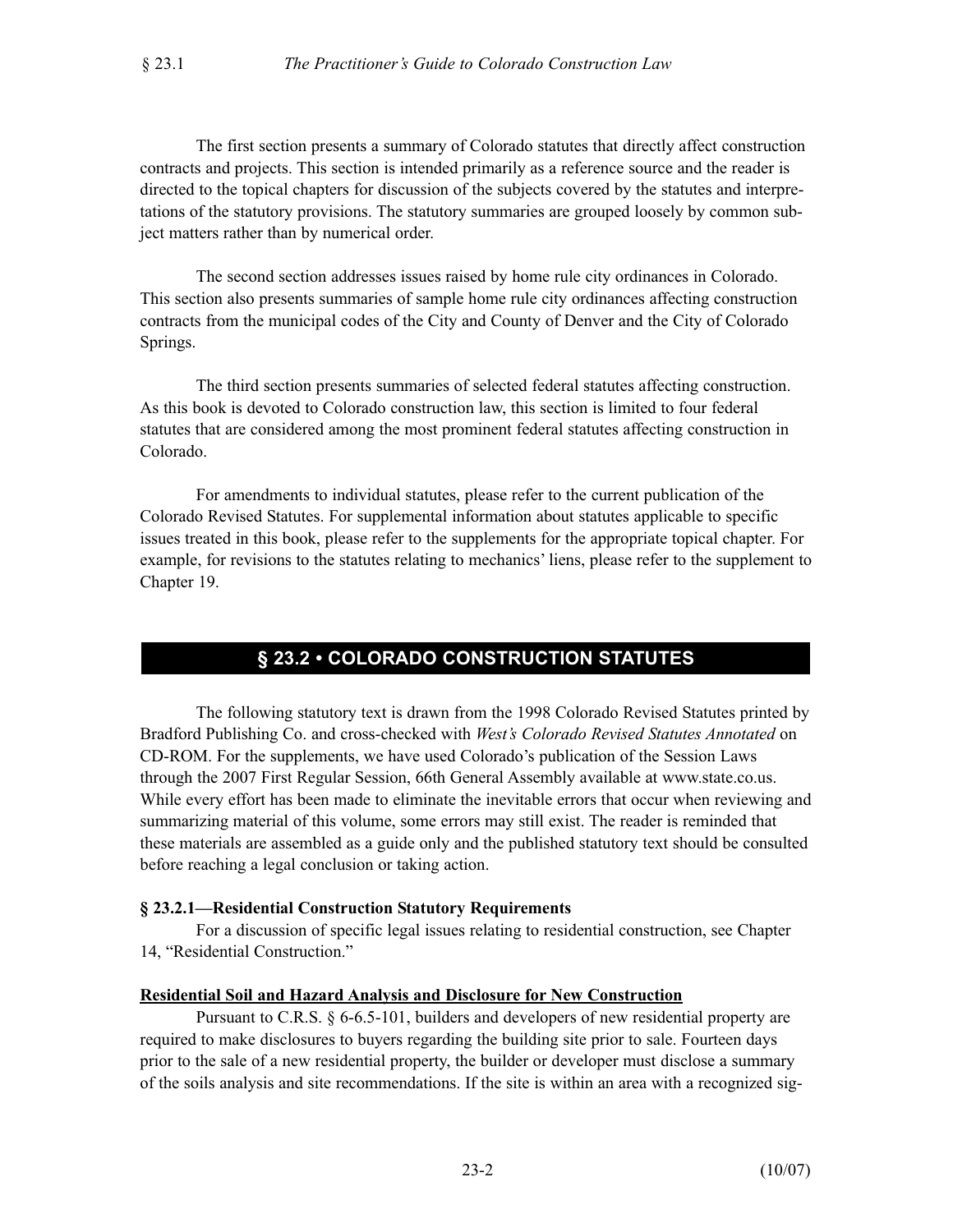nificant potential for expansive soils, the builder or developer must also provide to the buyer a copy of a publication dealing with expansive soils issues. In addition to any other liability that may exist, the statute makes any builder or developer that fails to comply with the disclosure requirements liable to the purchaser for a \$500 civil penalty. This section does not apply to a builder constructing his or her own residence.

### **Residential Building Energy Conservation Act of 1977**

The Residential Building Energy Conservation Act of 1997, C.R.S. §§ 6-7-101, *et seq*., was passed during the energy crisis of the late 1970s and relates to insulation and thermal performance requirements for most residential buildings. The Act requires a certain level of insulation efficiency and related inspections/calculations for most residential construction after October 1977.

## **§ 23.2.2—Possible Application Of The Colorado Uniform Commercial Code To Construction Contracts**

A contract for the installation of new carpet, insulation, or shingles in a new house is a construction contract governed by the common law, isn't it? Not necessarily. Practitioners should be aware that the Colorado Uniform Commercial Code (U.C.C.) section on sales, C.R.S. §§ 4-2- 101, *et seq.*, with its implied duties and warranties, can be applicable to contracts that might otherwise be considered traditional common law construction contracts. When a construction-related contract's "primary purpose" is the sale of goods (for example, carpet or insulation or a furnace) rather than the provision of services (for example, the framing of a roof), it may be governed by the U.C.C. rather than the common law of contracts.

The seminal case in Colorado is the 1983 case of *Colorado Carpet Installation, Inc. v. Palermo*,<sup>1</sup> issued by the Colorado Supreme Court. In the context of a statute of frauds issue, the *Colorado Carpet* court determined that a contract for the sale and installation of carpet in a home was primarily a contract for the sale of goods and, therefore, governed by the U.C.C.. In reaching its decision, the *Colorado Carpet* court first addressed the scope of the U.C.C.'s application. The court noted that the U.C.C. expressly applies to sales of "goods." The court found that a "good" includes all things that are moveable at the time they are identified in the contract, other than money to be paid.<sup>2</sup> Furthermore, the simple fact that the item at issue (the carpet) might ultimately assume the character of a fixture when installed under the contract does not change its character at the time of contracting.3 Since the contract at issue was, in part, for the sale of carpet, the court determined that it could, at least in part, fall within the scope of the U.C.C. However, the contract at issue called for both the sale and installation of the carpet, and the court had to determine how to handle such a hybrid contract.

The *Colorado Carpet* court approached the issue by examining whether the U.C.C. would apply where the contract at issue called for both the sale of goods (the carpet) and services (the installation of the carpet). The court called these types of contracts "mixed" contracts, involving the sale of goods normally governed by the U.C.C. as well as the provision of services that would normally be governed by the common law of contracts. The court adopted the "primary purpose" test in determining whether such contracts should be governed by the U.C.C. or the common law of contracts. The court articulated the primary purpose test as follows: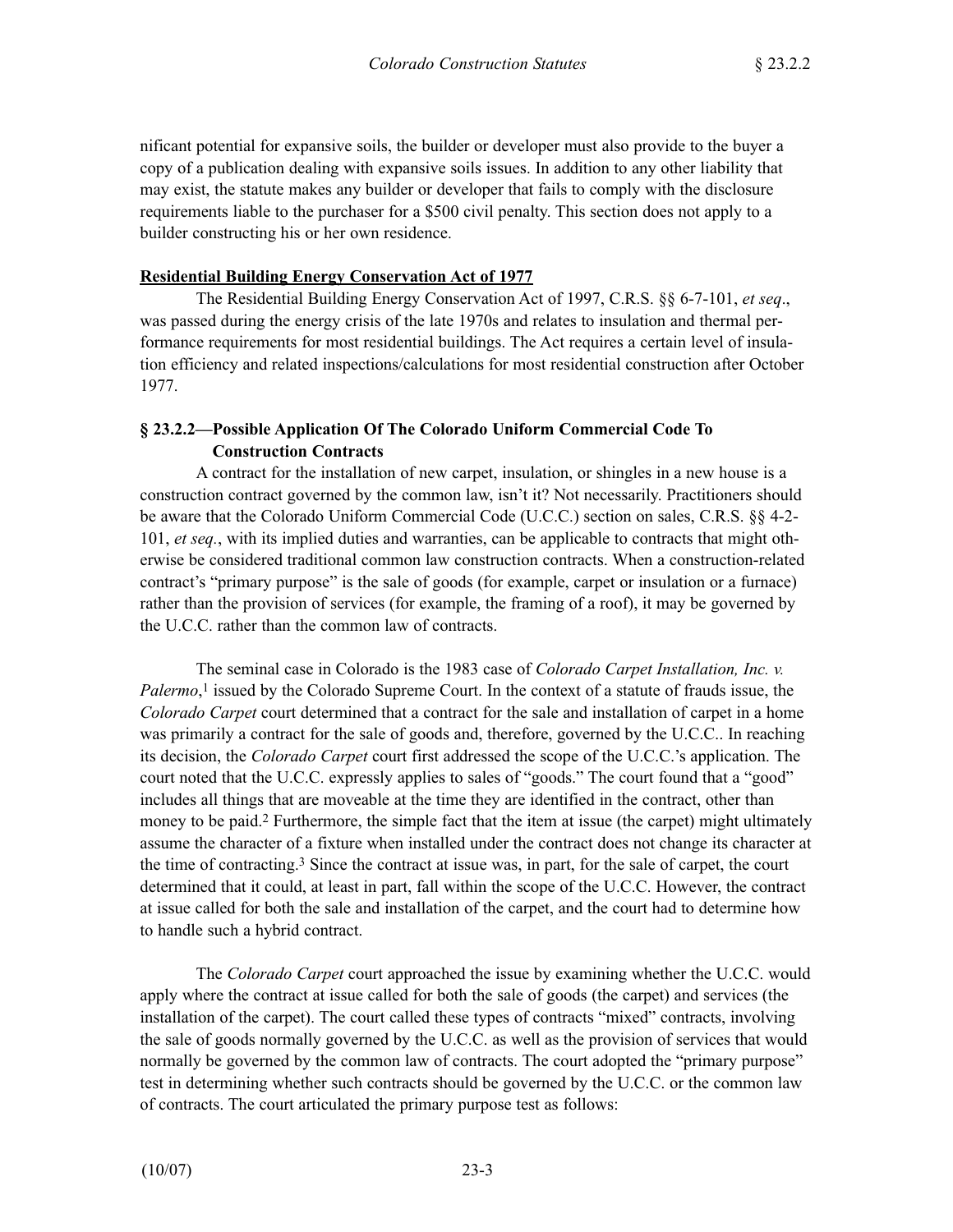The test for inclusion or exclusion [within the scope of the UCC] is . . . whether [these goods' and services'] predominant factor, their thrust, their purpose, reasonably stated, is the rendition of service, with goods incidentally involved (*e.g*., contract with artist for painting) or is a transaction for sale, with labor incidentally involved (*e.g*., installation of water heater in a bathroom).4

The court went on to identify four "useful factors to consider in determining whether 'goods' or 'services' predominates" in a given mixed contract. They are as follows:

- 1) the contractual language used by the parties;
- 2) whether the agreement involves one overall price that includes both goods and labor or, instead, calls for separate and discrete billings for goods versus labor;
- 3) the ratio of the cost of goods to the overall contract price;5 and
- 4) the nature and reasonableness of the purchaser's contractual expectations of acquiring a property interest in "goods."6

In Colorado, the U.C.C. has been applied to a contract for the furnishing of materials and labor for the installation of a roof,<sup>7</sup> the sale and installation of a heating system, $\frac{8}{3}$  and the sale and installation of a standby emergency electric power plant.9 The rules, however, are none too clear. One can envision many lively debates over its application to such classic construction contracts as one for the construction and sale of a house under the right circumstances. Or, how about the various subcontracts involved in building the house? Arguably, the subcontracts for the installation of the roof or furnace are governed by the U.C.C. while the overall general contract is governed by common law.10

The potential application of the U.C.C. to contracts traditionally considered to be construction contracts appears most often to raise issues relating to warranties. Unlike the common law of contracts, the U.C.C. imposes implied warranties on most contracts within its scope.<sup>11</sup> In addition to its own implied warranties, the U.C.C. has a well-developed body of law relating to express warranties that may differ from common law authorities at times.12 The U.C.C. also has express rules regarding exclusion of warranties, contract interpretation, standards for breach, the parties' options in the event of a breach, and remedies that often differ somewhat from the common law of contracts generally applicable to construction contracts. Consequently, the practitioner must take the standards of the U.C.C. as well as common law standards into consideration when a contract involving the sale of a good is involved. See also Chapter 3, "Private Construction Contracts."

## **§ 23.2.3—Public Works Construction-Related Statutes**

Chapter 4, "State Construction Projects," and Chapter 5, "City, County, and Special District Construction Projects," provide an overview and discussion of the myriad of statutes and issues arising in construction contracts relating to public works or public entities. Generally, the following statutes apply to public construction projects and construction projects involving public entities and municipalities ranging from the state to individual special districts.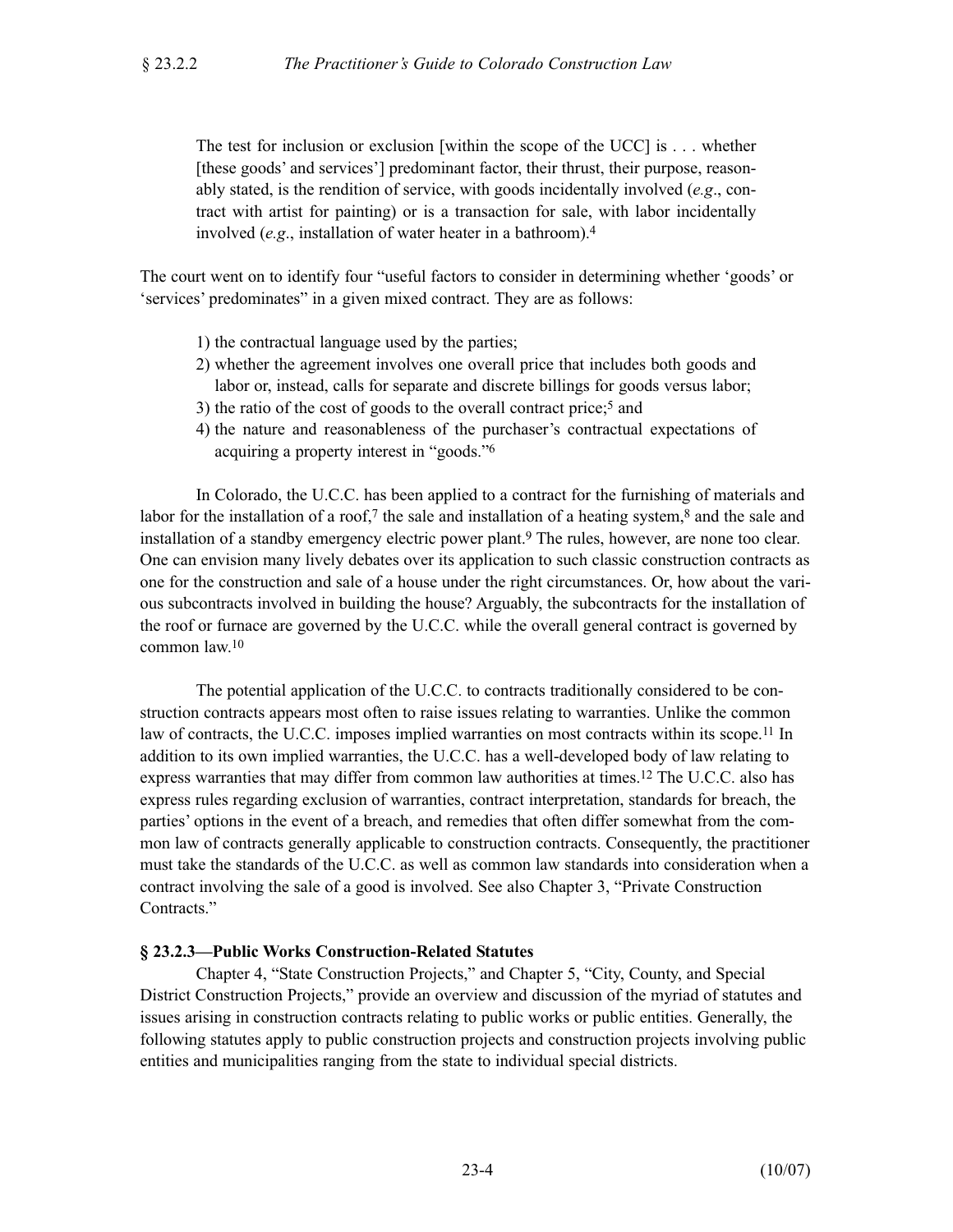### **Designation of Supplier on Public Contracts Prohibited**

C.R.S. § 18-8-307 generally prohibits a "public servant"13 from requiring or directing a bidder on a public project to use a particular person as a supplier of materials or labor. The section imposes criminal liability on violators. There is an affirmative defense, however, if the public servant acts within the scope of his or her authority in rejecting supplies or contracts, for services that do not meet bona fide expectations.

### **The Colorado State Buildings Division**

C.R.S. §§ 24-30-1301, *et seq*., establish various divisions of the Departments of Personnel and Administrative Support for the State of Colorado. C.R.S. §§ 24-30-1301, *et seq*. establishes the State Buildings Division as the entity with overall responsibility for administration and oversight of the state's inventory of buildings. The Division has general oversight responsibility for all construction of state projects and maintenance on state buildings, except those undertaken by the Department of Transportation. The Division also addresses easements and building codes relating to state buildings.

### **Consultants' Contracts On State Projects**

C.R.S. §§ 24-30-1401, *et seq*., establish various divisions of the Departments of Personnel and Administrative Support for the State of Colorado. C.R.S. §§ 24-30-1401, *et seq*. establish guidelines for contracting with consultants on state projects. These sections are directed at setting standards for contracting with design professionals, specifically engineers, architects, landscape architects, and land surveyors.

## **Construction Contracts with Public Entities**

C.R.S. §§ 24-91-101, *et seq*., apply broadly to most construction projects let by the state, county, city, home rule city, town, and district governments. For an extensive discussion of the scope of Article 91 and its requirements and applications, see Chapter 4, "State Construction Projects."

C.R.S. §§ 24-91-101, *et seq*., generally apply to public construction contracts in excess of \$150,000 and govern payment schedules, payments to subcontractors, retainage, and damages-fordelay provisions in such contracts.

C.R.S. § 24-91-103 provides for the making of partial payments to the contractor during the course of a public works construction project. Subsection (2) requires the contractor to distribute payments that it receives to subcontractors within seven days of receipt.

C.R.S. § 24-91-103.5 invalidates clauses in public works contracts that purport to absolve the contracting public agency from liability to the contractor for damages caused by the contracting agency regarding delay. Predictably, this provision could have particular importance under the right circumstances.

C.R.S. § 24-91-103.6 prohibits a public entity from contracting for construction absent a full and lawful appropriation for the project. This section also requires the contract to note that its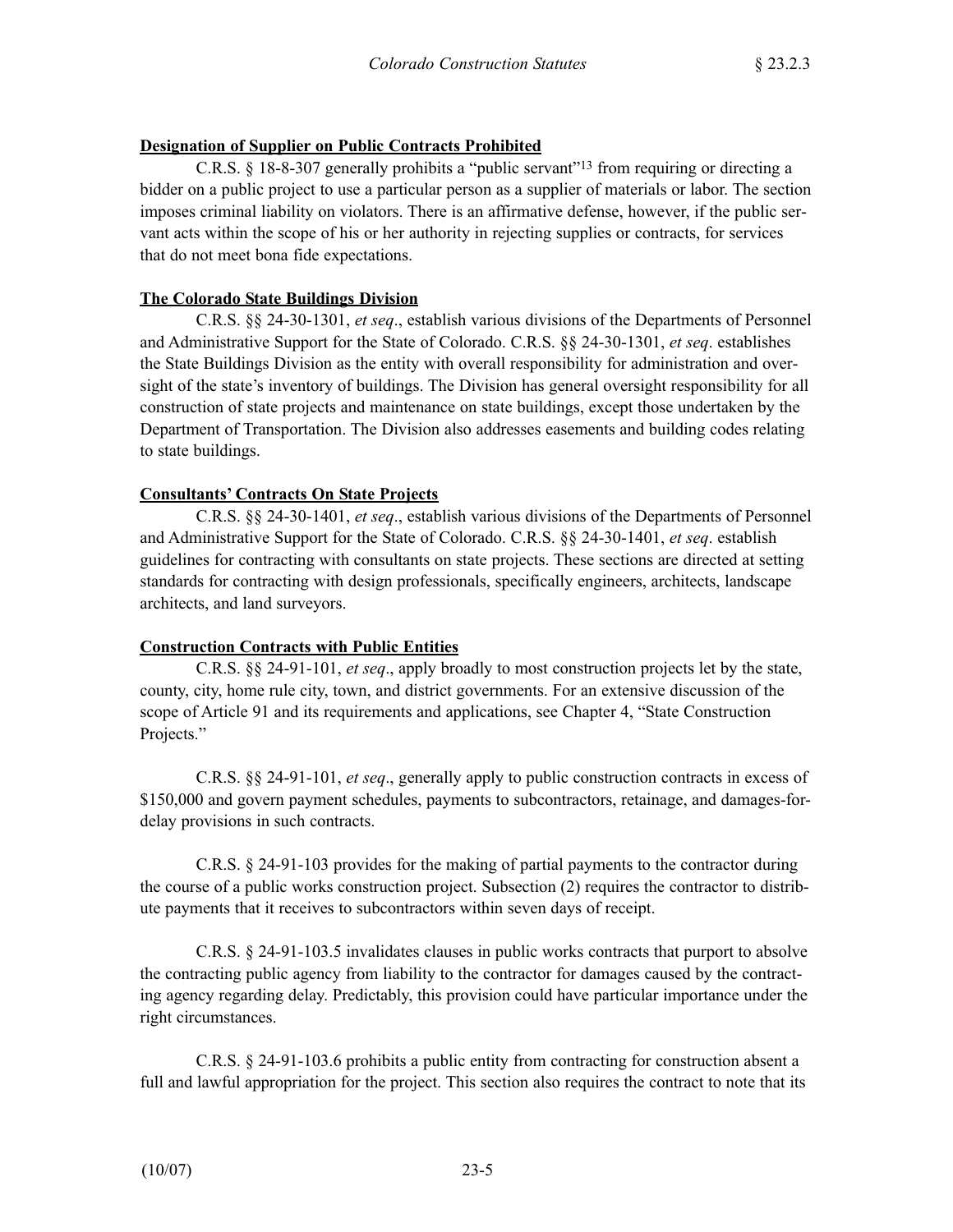price falls within the appropriation and that the contract prohibits change orders that would increase the contract price above the amount of the appropriation. However, the section expressly permits phased construction over a period of years and bond-financed construction.

C.R.S. § 24-91-104 states the priority for use of retainage in the event a public entity takes over the completion of a construction project.

C.R.S. §§ 24-91-105 through -108 allow the contractor to draw retainage amounts under a contract upon the substitution of appropriate securities.

C.R.S. § 24-91-109 requires a contractor to disburse to subcontractors their respective portions of retainage once the retainage is disbursed to the contractor.

C.R.S. § 24-91-110 excepts from coverage by Article 91 public entity contracts funded from a federal or other source that imposes its own requirements regarding retainage.

#### **Construction Bidding for Public Projects**

Article 92 of title 24 governs bidding for construction contracts let by any "Agency of Government"14 in Colorado; for example, the Division of Parks and Outdoor Recreation.15

C.R.S. § 24-92-103 provides that public works contracts should be awarded through competitive sealed bids and outlines the bidding process. C.R.S. § 24-92-104.5 authorizes the Department of Transportation to solicit bids electronically or on the Internet.

C.R.S. § 24-92-104 carves out exceptions to the requirement that contracts be awarded through competitive sealed bids. The exceptions primarily consist of emergency projects, architectural or engineering contracts on projects, and projects for which only one bid is received.

C.R.S. § 24-92-105 allows a governmental agency to cancel an invitation for bids.

C.R.S. § 24-92-106 provides that written determinations of nonresponsibility of a bidder or an offeror shall be made pursuant to rules. Failure to promptly supply information regarding an inquiry concerning responsibility may be sufficient grounds for a determination of nonresponsibility.

C.R.S. § 24-92-107 allows for the prequalification of prospective contractors.

C.R.S. § 24-92-108 generally prohibits the use of "cost plus" contracts on public works.

C.R.S. § 24-92-109 requires a government agency to prepare a cost estimate for a project when the agency proposes to undertake a construction project without a competitive bidding process that is valued at over \$50,000.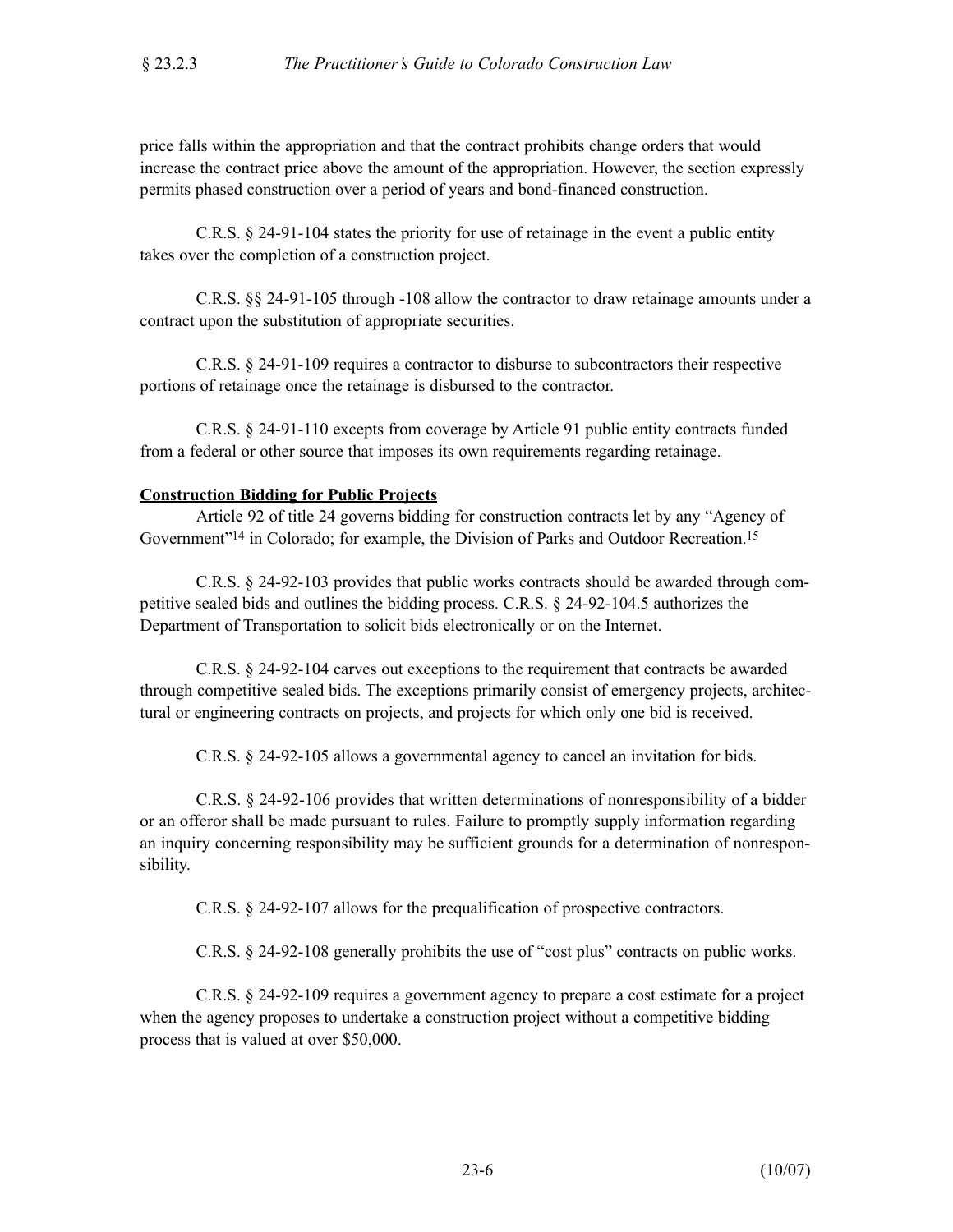C.R.S. § 24-92-110 requires the executive director of the department of personnel to promulgate rules to implement Article 92. However, the executive director of the department of transportation shall promulgate such rules relating to bridge and highway bidding practices.

C.R.S. § 24-92-111 allows the legislative audit committee to determine if any state agency has violated Article 92.

C.R.S. § 24-92-112 provides that the conclusions required under §§ 24-92-103, 24-92- 104, 24-92-106, and 24-92-108 are considered conclusive unless clearly erroneous, arbitrary, capricious, or contrary to the law.

C.R.S. § 24-92-113 directs that any suspicion of collusion or anticompetitive practices be reported to the attorney general.

C.R.S. § 24-92-114 prohibits the dividing of public works projects in order to avoid the minimum dollar requirements for application of Article 92.

### **Bid Preferences**

C.R.S. §§ 8-18-101, *et seq*.; §§ 8-19-101, *et seq*.; and §§ 8-19.5-101, *et seq*. provide for certain bid preferences in evaluating bids for public projects let through competitive bidding.

Article 18 and 19 create a form of preference "reciprocity" with other states. The sections give a bidding preference to bidders that are Colorado residents against non-resident bidders on all governmental contracts for supplies, labor, commodities, and public works. The preference applies in two situations. First, if the foreign bidder's home state grants its residents a preference in public works bidding (say 7 percent), Colorado will grant its residents the same preference when bidding against that foreign company (the same 7 percent), essentially a "tit for tat" approach. Second, regardless of the foreign state's preferences, if a Colorado resident and a nonresident tie in their bidding, the Colorado resident receives the preference.

Article 19.5 gives a bidding preference on any publicly funded contract to contractors using recycled plastics. The bidding preference is up to 5 percent for finished products using at least 10 percent recycled plastics.

## **Colorado Labor Required on Colorado Public Works**

C.R.S. §§ 8-18-101, *et seq*., require the use of Colorado labor on any public works project let by the state or any political subdivision of the state. This means that not less than 80 percent of the labor used on the project must be comprised of individuals who reside in Colorado at the time of employment. Any contractor or public office or agent that violates this provision is guilty of a misdemeanor.

## **Minority- and Women-Owned Businesses**

C.R.S. §§ 24-49.5-101, *et seq.*, establishes a framework under which the government can assist minority businesses by providing opportunities for those businesses to participate in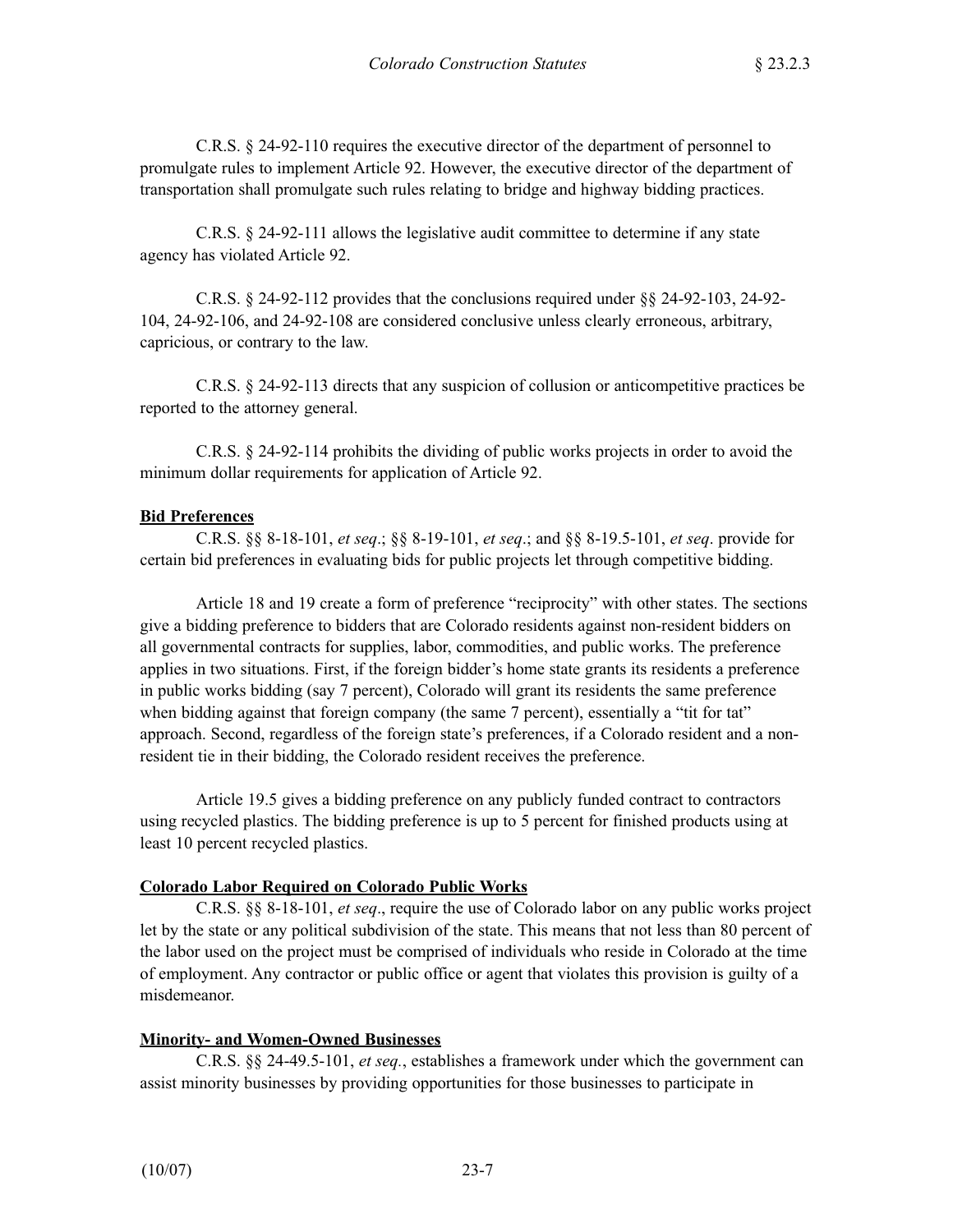Colorado's economy. Further, Colorado's procurement rules provide for certain advantages to Minority Business Enterprises, as that term is defined in the Code of Colorado Regulations. See 1 C.C.R. 101-9 for specific procurement rules.

### **Conflicts of Interest in Government Contracts**

C.R.S. §§ 24-18-201, *et seq*., generally prohibit members of the general assembly, public officers, local government officials, and employees from having an interest in contracts let by the public entity for which they work or that they represent. This general prohibition extends for six months after the end of the public employment. This general prohibition does not apply to contracts issued to the lowest bidders following competitive bidding. Any contract let in violation of these standards is voidable.

### **Indemnification Provisions and Hold Harmless Provisions Void as to Public Entities**

C.R.S. § 13-50.5-102(8) is part of the Uniform Contribution Among Tortfeasors Act and applies to all public construction-related contracts or agreements for any public entity. It provides that certain contract provisions purporting to indemnify any public entity or hold it harmless against its own negligence are considered void as against public policy.

### **Procurement-Related Provisions**

Articles 101 through 112 of title 24, C.R.S., establish procurement related standards for state contracts (Procurement Code). Chapter 4, "State Construction Contracts," discusses the various issues relating to state construction contracts and the Colorado Procurement Code, as well as the scope of application of the Colorado Procurement Code. Generally, the Procurement Code states that it applies broadly to all publicly funded contracts entered by all governmental bodies of the executive branch of the State of Colorado, except highway and bridge contracts or public-private initiatives. Specific to the purposes of this Chapter, the Procurement Code applies to traditional construction industry contracts, such as the process of letting construction contracts, the purchasing of equipment, and the renting or leasing of equipment. The Procurement Code applies to contracts for services but expressly excludes from its coverage contracts for the services of professionals such as engineers, architects, landscape architects, and land surveyors.16

While not summarized here, the construction professional must also consult the Colorado Code of Regulations, adopted pursuant to the Procurement Code to implement it, at 24 C.C.R. 101-9, *et seq.*

Article 101 states general principles for interpretation and implementation of the Procurement Code and definitions. Article 101 provides that the Procurement Code shall apply to all publicly funded contracts entered by any governmental body of the executive branch of the State of Colorado. However, the Procurement Code does not apply to bridge and highway construction projects, public-private initiatives, or contracts between the state and its political subdivisions or other governments. Other political subdivisions and local public agencies are authorized to make their own decisions on whether to adopt the Procurement Code.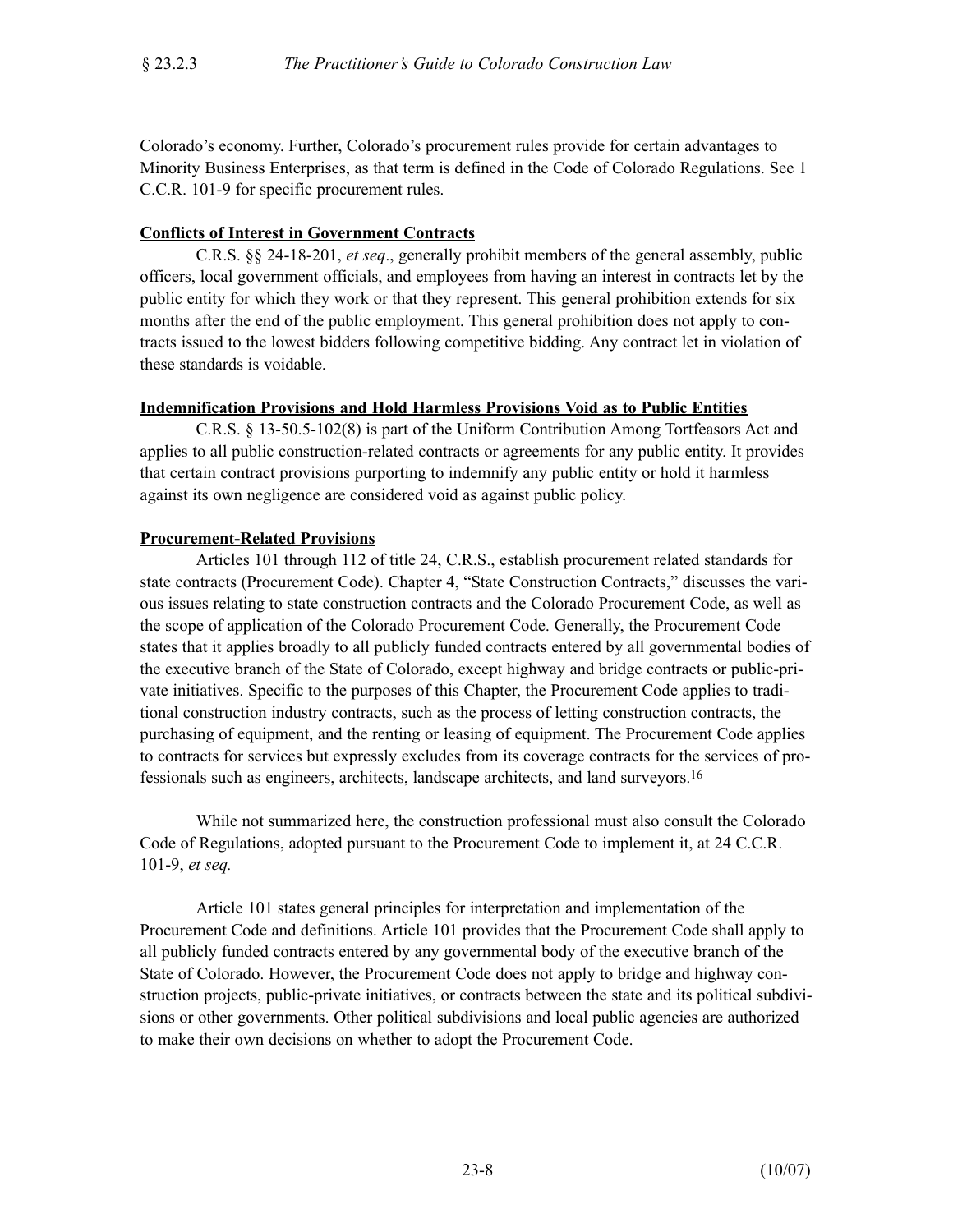Article 102 establishes the procedures for procurement. It authorizes the executive director of the department of personnel (Executive Director) to promulgate rules to implement the Procurement Code and deals with the divisions of authority for administering procurement activities. Article 102 also directs the Executive Director to create a database of businesses interested in contracting with the state.

Article 103 provides standards for source selection and contract formation, in other words, the bidding process. Article 103 is divided into seven "Parts" consisting of 20 statutory sections.

Part 1 (C.R.S. § 24-103-101) states definitions relating to the bidding process.

Part 2 (C.R.S. §§ 24-103-201 through -208) requires sealed competitive bidding to be used for state contracts and explains exceptions to this requirement. In 2003, the legislature added Section 208 permitting the Executive Director to use alternative methods of procurement in the "best interests of the state." This is obviously a substantial loophole in the bidding requirement.

Part 3 (C.R.S. § 24-103-301) provides for the cancellation of invitations to bid.

Part 4 (C.R.S. §§ 24-103-401 through -403) contains provisions regarding the qualification and duties of bidders.

Part 5 (C.R.S. §§ 24-103-501 through -503) permits state contracts to be of all types, with the exception of cost-plus contracts, which are prohibited.

Part 6 (C.R.S. § 24-103-601) authorizes the state to audit the records of any party submitting costing or pricing data to the state.

Part 7 (C.R.S. §§ 24-103-701 through -702) provides for the finality of determinations made under Article 103 and the reporting of suspected collusive or anticompetitive practices to the attorney general.

Article 104 directs the Executive Director to establish rules governing the preparation of specifications for supplies, services, and construction for the state.

Article 105 states procurement standards applying specifically to construction contracts. The Executive Director must establish rules for methods of contract management. The Article requires bonds to secure bids and for bids to become irrevocable once opened. The Article also states standards for performance and payment bonds on state construction projects. The Executive Director is also required to establish rules for the inclusion of specific contract clauses in state construction contracts dealing with change orders and any other issues requiring standardized contract clauses.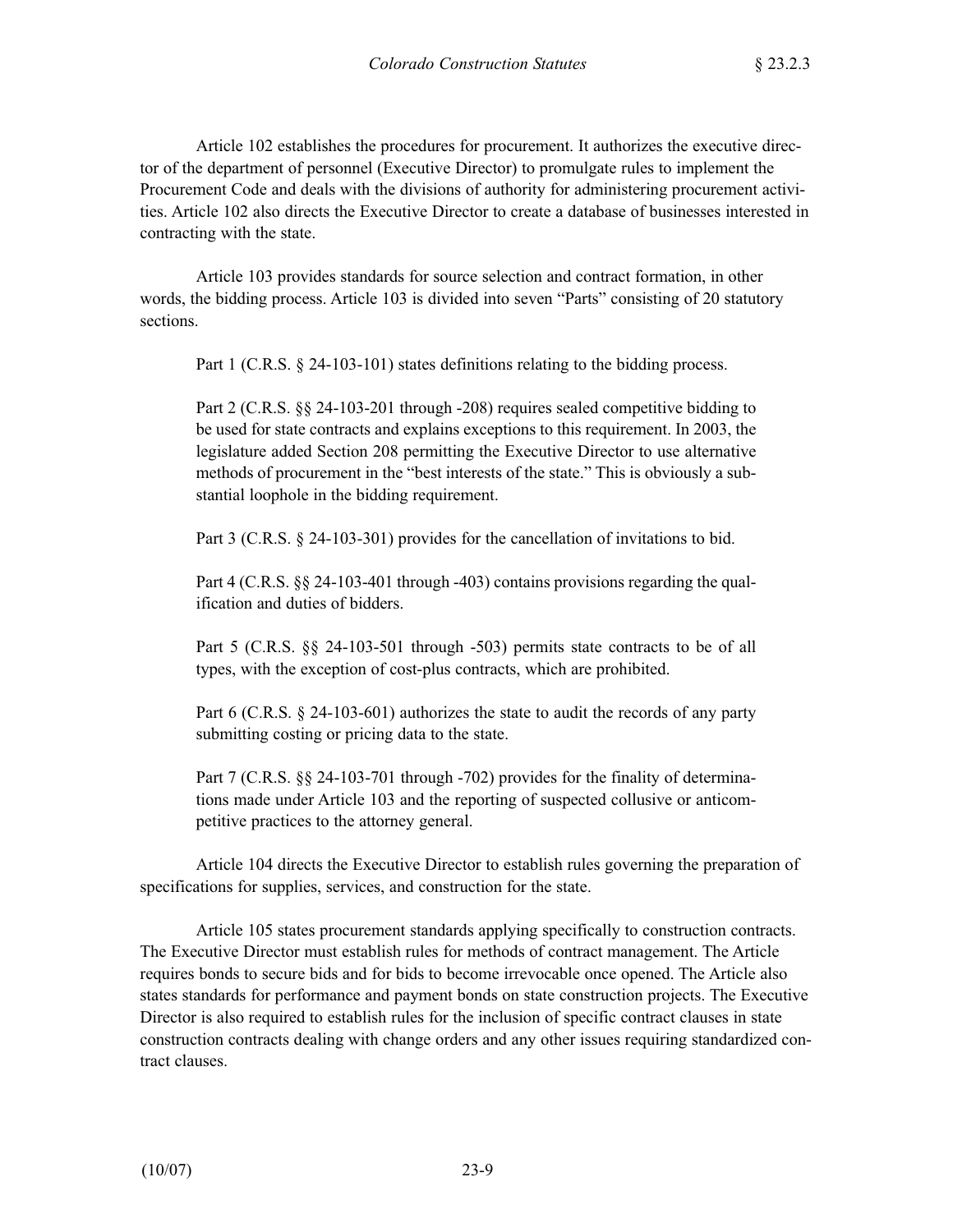Article 106 permits the promulgation of rules governing contract clauses dealing with price adjustments, time of performance, and related issues including damages clauses.

Article 107 allows the Executive Director to promulgate rules establishing principles for calculating proper costs for use in contracts that call for the reimbursement of costs.

Article 108 no longer exists.

As summarized below, Article 109 provides for a pre-litigation dispute resolution process and remedies and is divided into the following four "Parts" consisting of 18 statutory sections:

Part 1 (C.R.S. §§ 24-109-101 through -107) governs the pre-litigation resolution of controversies. The head of the purchasing agency is authorized to resolve controversies arising regarding procurement proceedings, debarment, or disputes with contractors. The decisions of agency heads are appealable to the Executive Director or the district court for the City and County of Denver. This Part also provides for protests by bidders to the solicitation and award of a contract as well as debarment proceedings.

Part 2 (C.R.S. §§ 24-109-201 through -206) governs the administrative appeals of decisions of agency heads relating to procurement. If an aggrieved party pursues an administrative appeal, decisions may be appealed for *de novo* review to the Executive Director within 10 working days for solicitation or award protests and within 20 working days for appeals regarding a debarment, suspension, or contract controversy. Aggrieved parties may also pursue an appeal for *de novo* review to the district court.

Part 3 (C.R.S. § 25-109-301) provides for "pre-judgment" interest at the rate of 11 percent.

Part 4 (C.R.S. §§ 24-109-401 through -404) provides for handling of solicitations and awards pursued in violation of law. Solicitations determined to be unlawful prior to a contract award will be cancelled. If the contract has already been awarded at the time of the determination of unlawful solicitation, the contract can be affirmed under certain conditions or declared null and void depending on the best interests of the state and whether the contractor acted in bad faith.

Article 110 deals with intergovernmental relations with respect to procurement. Article 110 permits cooperative procurement among state agencies and addresses the cooperative use of the results of such procurement.

Article 111 addresses the use of preferences in awarding contracts, specifically cross-referencing C.R.S. §§ 17-24-111 (preference for state divisions that provide services), 24-30-1203 (preference for services and products of nonprofit agencies for persons with severe disabilities),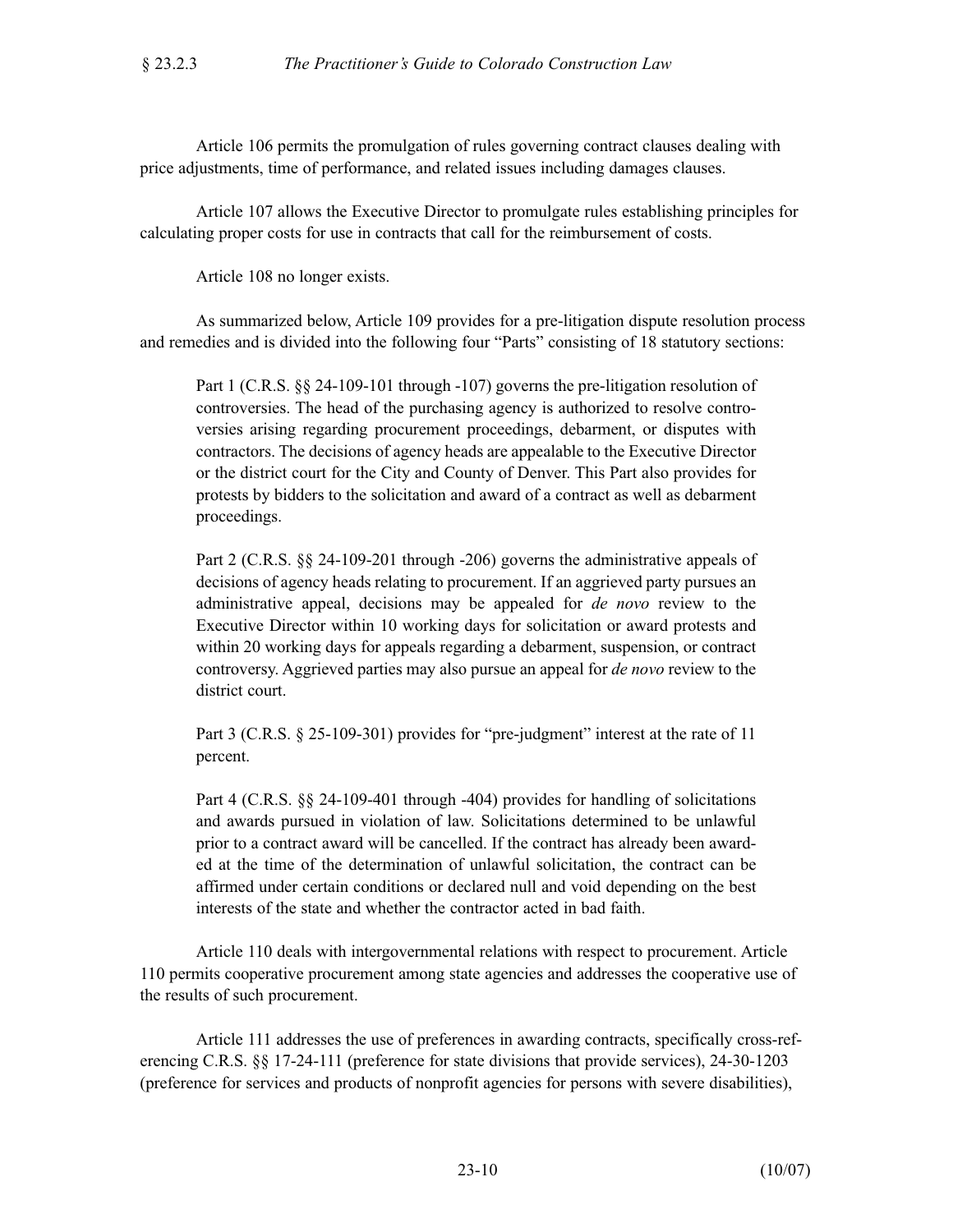and 26-8.2-103 (preference for the state's Rehabilitation Center for the Visually Impaired), as well as compliance with federal contract award requirements in federally funded projects.

## **Performance Monitoring**

C.R.S. § 24-103.5-101 establishes procedures for monitoring vendor performance on state contracts and authorizes the state to pursue specified remedies for vendor nonperformance.

## **Government Competition with Private Enterprise**

C.R.S. §§ 24-113-101, *et seq*. restrict state agency competition with private enterprise in supplying services or products. For example, the department of parks and recreation cannot start selling dimensional lumber to contractors in competition with private lumber yards.

## **Government Reports of Costs of Construction Done by Government Entities**

The Public Works Fiscal Responsibility Accounting Act of 1981 is contained in C.R.S. §§ 24-16-101, *et seq*. The act applies to public works projects not pursued through a traditional contract with a private contractor. For example, the act applies where a public entity decides to construct a public works project itself, using its own personnel. The act states the accounting, reporting, and audit standards applicable to such projects. Presumably, the reason is to ensure that the public entity accurately reports the cost of the project rather than understate it by failing to account for use of its various resources in the project. The act also permits the comparison of the costs of such projects to the costs if pursued through traditional outside contractors.

## **Private Enterprise Employee Protection**

C.R.S. §§ 24-114-101, *et seq*., prohibit private employers on state projects from retaliating against their employees for "whistle blowing."

## **Contractor Bonds and Liens on Funds Relating to Public Works**

C.R.S. §§ 38-26-101, *et seq*., deal with bonds and liens for railroad, reservoir, irrigation canal, and public works contracts involving the state or any political subdivision of the state (*e.g*., departments, divisions, cities, counties, school districts, etc.).<sup>17</sup>

C.R.S. § 38-26-101 broadly defines the term "contractor" to include persons or entities awarded construction contracts for public works.

C.R.S. § 38-26-102 requires that contractors supply bonds on railroad, reservoir, and irrigation construction projects and the section governs actions on such bonds.

C.R.S. §§ 38-26-103 and -104 allow claimants to submit to the contracting party (the equivalent of the owner) verified account claims for unpaid amounts due on railroad, reservoir, or irrigation canal projects. These sections also govern the handling of such verified claims.

C.R.S. § 38-26-105 requires contractors on public works project contracts in excess of \$50,000 to post penal bonds assuring payment and states the general conditions of such bonds.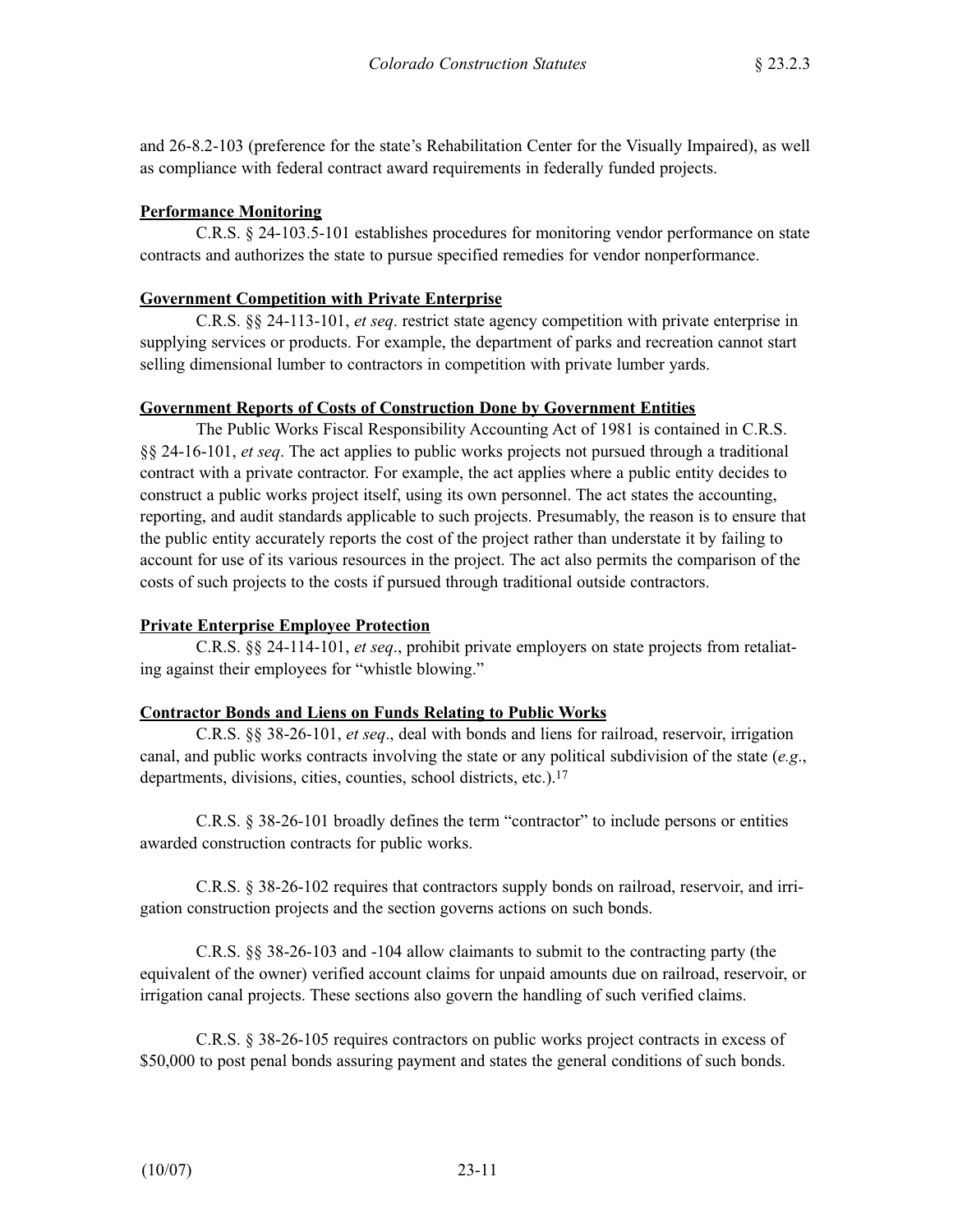C.R.S. § 38-26-106 requires contractors on public works project contracts in excess of \$50,000 to post penal bonds assuring payment of subcontractors and materialmen. The section also deprives a contractor of its right to pursue claims if no penal bond has been properly placed.

C.R.S. § 38-26-107 permits an unpaid subcontractor on a public works project to file a claim with the contracting party prior to final settlement. A contracting party receiving such a claim shall withhold the funds claimed from payment to the contractor. The withheld funds will be paid to the contractor after 90 days unless the claimant has filed an action on its claims. The section requires the publication of a notice of the final settlement for work performed under a public works contract that exceeds \$50,000.

#### **§ 23.2.4—Mechanics' Lien Statutes**

Chapter 19, "Mechanics' Liens," provides a guide to the intricate interrelationships of Colorado's mechanic's lien statutes. These statutes provide certain protections to the construction industry in private construction contracts. They do not apply to public works projects undertaken for the State of Colorado or any of its political subdivisions. The following is an overview "key" to the subjects of the individual statutory sections.

C.R.S. § 38-22-101 defines who is entitled to assert a mechanic's lien.

C.R.S. § 38-22-102 addresses the impact of payment and contractual payment provisions on lien rights.

C.R.S. § 38-22-103 governs the scope of property covered by a mechanic's lien.

C.R.S. § 38-22-104 addresses mechanics' liens on mining property.

C.R.S. § 38-22-105 relates to notice of construction on property to those claiming an interest in the property. This section also permits a party claiming an interest in property to give notice that the party's interest in the property shall not be subject to mechanic's lien rights.

C.R.S. § 38-22-105.5 requires that a notice be given to residential property owners of mechanic's lien laws upon issuance of a building permit.

C.R.S. § 38-22-106 establishes the priority of mechanics' liens generally.

C.R.S. § 38-22-107 provides that mechanics' liens attach to water rights and rights-ofway.

C.R.S. § 38-22-108 establishes the ranking or priority among the mechanics' liens on a given property.

C.R.S. § 38-22-109 establishes the requirements for the lien statement, its contents, service, and filing.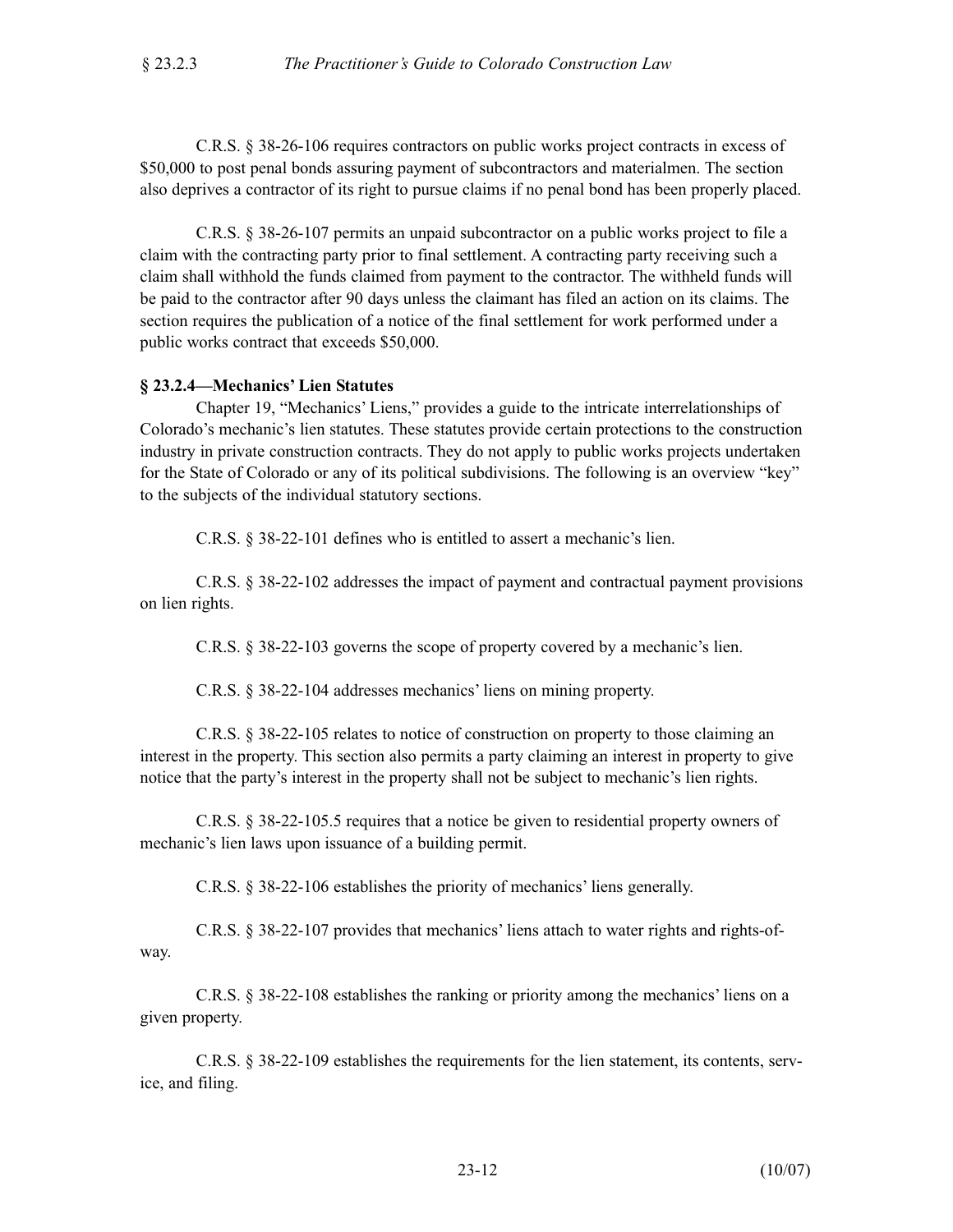C.R.S. § 38-22-110 sets the six-month deadline for filing an action to foreclose mechanics' liens.

C.R.S. § 38-22-111 addresses the consolidation of mechanic's lien foreclosure actions and the joinder of parties in such cases.

C.R.S. § 38-22-112 provides for the allegations needed in a complaint to foreclose a mechanic's lien.

C.R.S. § 38-22-113 addresses the proceedings on a mechanic's lien foreclosure lawsuit.

C.R.S. § 38-22-114 governs the execution on a judgment establishing a mechanic's lien claimant's right of foreclosure and distribution of proceeds.

C.R.S. § 38-22-115 addresses the entities and individuals to be made parties to actions to enforce mechanic's lien rights.

C.R.S. § 38-22-116 directs the court to divide the costs of a case among the parties according to the "justice of the case."

C.R.S. § 38-22-117 allows a lien claimant to assign those lien rights.

C.R.S. § 38-22-118 requires a claimant to release a satisfied mechanic's lien and penalizes the claimant for a failure to release.

C.R.S. § 38-22-119 provides that agreements to waive lien rights are only enforceable against the parties to the agreement.

C.R.S. § 38-22-120 applies the Colorado Rules of Civil Procedure to mechanic's lien foreclosure cases.

C.R.S. § 38-22-121 includes surveyors and engineers within the scope of mechanic's lien claimants.

C.R.S. § 38-22-122 addresses claimants that have provided materials or labor under more than one contract.

C.R.S. § 38-22-123 invalidates payments by owners to contractors to avoid lien claims of subcontractors and invalidates the lien rights of claimants intentionally overstating their lien amounts.

C.R.S. § 38-22-124 clarifies that the mechanic's lien remedies do not prevent a person's exercise of other remedies available to him or her.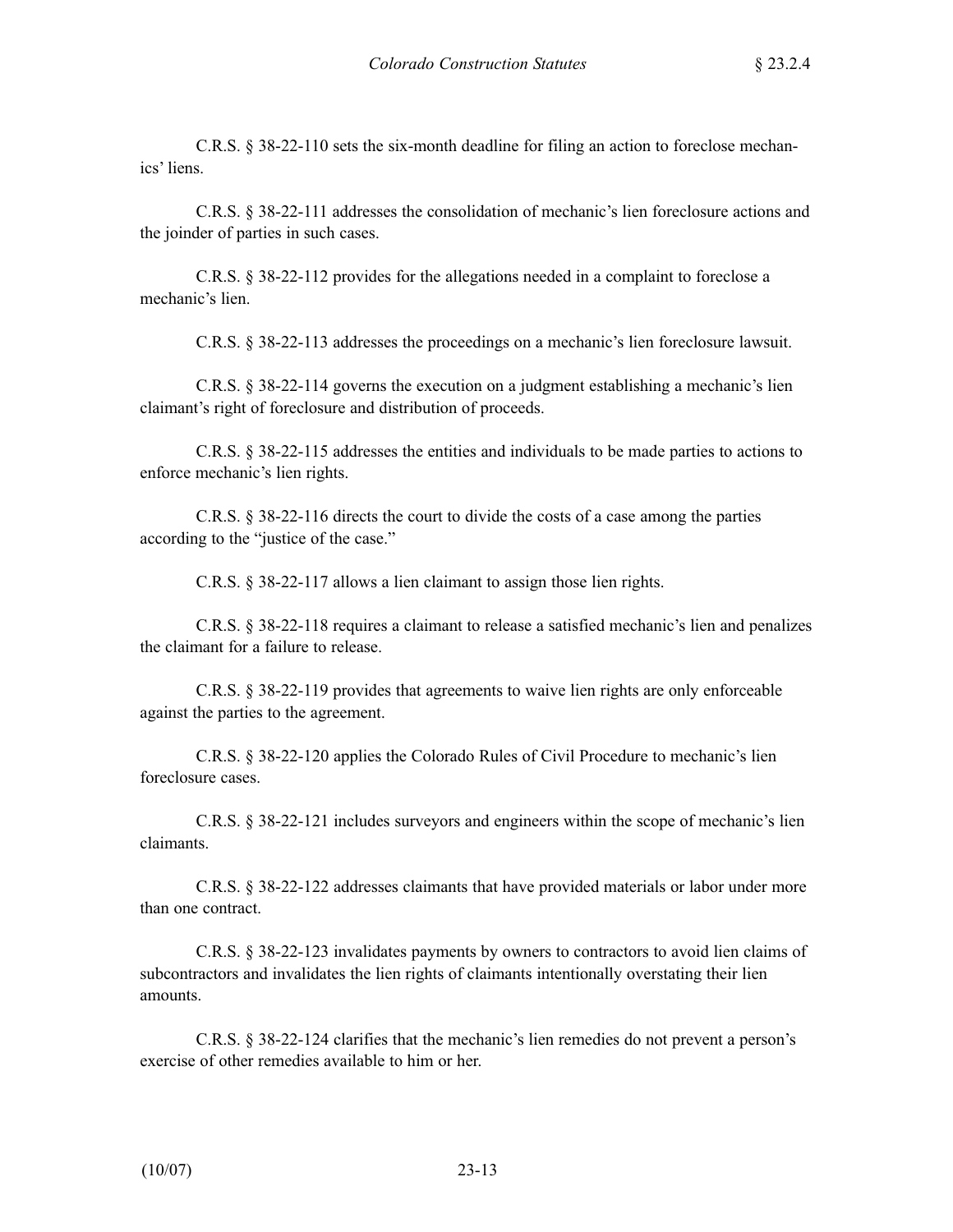C.R.S. § 38-22-125 addresses the enforceability of lien rights against bona fide purchasers.

C.R.S. § 38-22-126 states the obligations of disbursers on construction projects with respect to mechanic's lien claimants.

C.R.S. § 38-22-127 provides that certain payments disbursed to contractors or subcontractors shall be held in trust for the subcontractors, material suppliers, or laborers on the project, and establishes criminal liability for breach of this obligation.

C.R.S. § 38-22-128 penalizes a mechanic's lien claimant for knowingly overstating the amount of his or her lien claim by depriving the claimant of his or her lien rights.

C.R.S. § 38-22-129 permits a principal contractor to avoid lien claims by placement of an appropriate bond prior to the commencement of work on the project.

C.R.S. § 38-22-130 provides an expedited procedure for a surety's payment of claims of less than \$2,000 that are supported by an uncontroverted affidavit.

C.R.S. §§ 38-22-131 through -133 allow the owner to post a bond after the commencement of litigation on mechanic's lien claims to obtain discharge of the lien claims against the property.

## **§ 23.2.5—Statutes Related To Construction Litigation**

#### **Colorado Consumer Protection Act**

Part One of the Colorado Consumer Protection Act (CCPA), at C.R.S. §§ 6-1-101, *et seq*., prohibits "deceptive trade practices" in the sale of goods, services, and property. Section 105 of the CCPA defines a number of specific "deceptive trade practices" in its approximately 150 paragraphs. A complete recitation of the prohibited practices is beyond the scope of this summary. In general terms, the CCPA categorizes deceptive advertising techniques (such as bait and switch, disparagement, misrepresentations, tie-in sales, deceptive contest, etc.) as prohibited deceptive trade practices. The CCPA permits private civil actions for violations and grants a successful plaintiff treble damages plus attorney fees.

For the plaintiff's bar, asserting a claim for a violation of the CCPA in complaints arising out of residential and other construction disputes has become almost boilerplate. The CCPA specifically states that it applies to sales of goods, services, real property, and manufactured homes. Many argue that this stated scope includes contracts for the construction and sale of homes, commercial buildings, and other construction projects. A provision enacted in 2003, C.R.S. § 13-20-806, indicates the CCPA applies to construction disputes. Subsection (1) of C.R.S. § 13-20-806 states that a construction-defect plaintiff is limited to actual damages.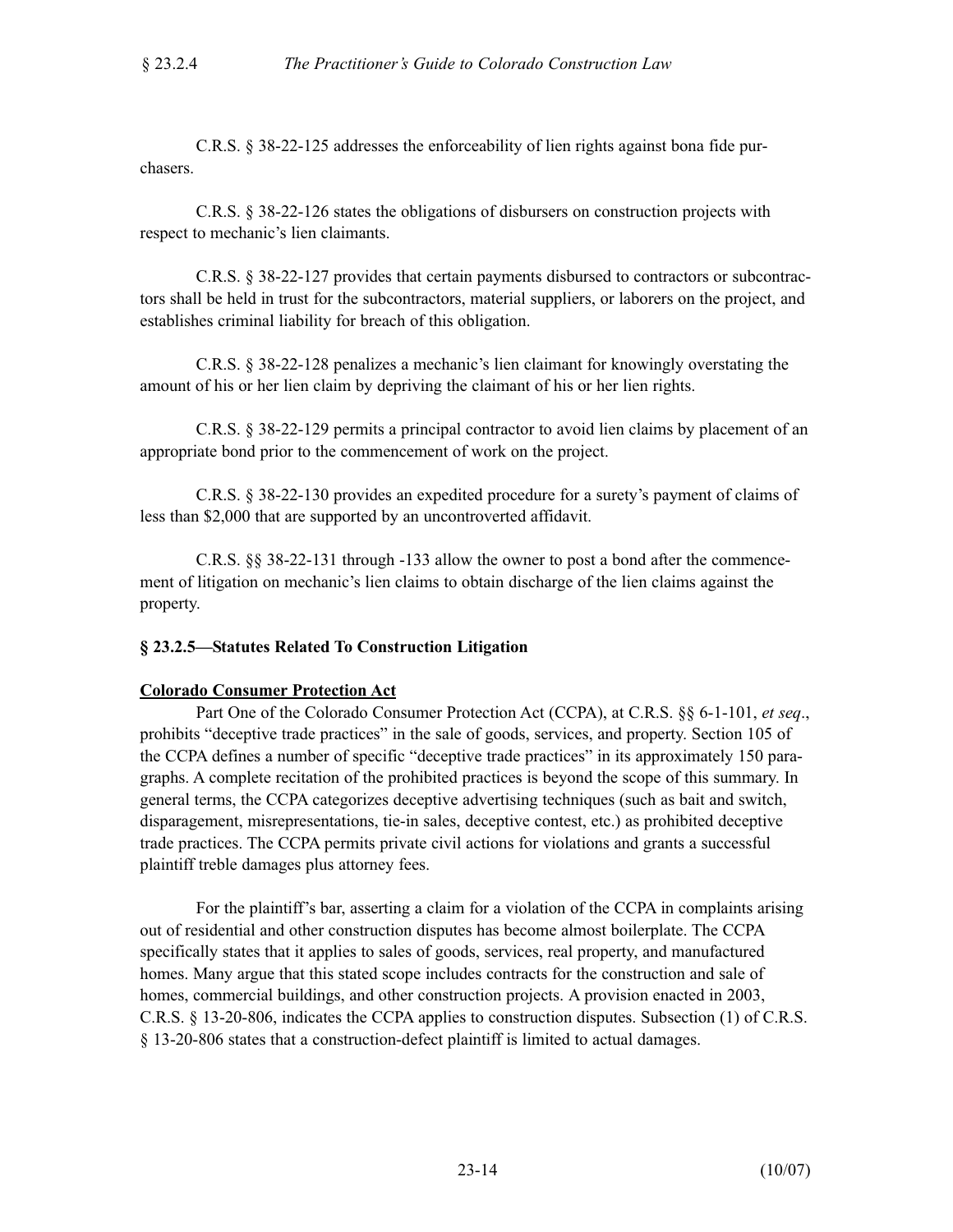The true scope of application of the CCPA to construction contracts is yet to be determined. Most of the activity in opposing CCPA claims has been on the issue of the "public impact" requirement for stating a CCPA claim. Most construction cases involve individual contracts and do not satisfy the public impact requirement. The Court of Appeals has been willing to confirm dismissals or summary judgments invalidating CCPA claims in transactions for lack of a public impact. A case of particular interest to the construction practitioner is *Wheeler v. T.L. Roofing, Inc.*,<sup>18</sup> decided in 2003. The court determined that a construction defect dispute involving a single contract did not give rise to a CCPA claim. The opinion goes on to confirm the trial court's determination that, given the lack of public impact, the CCPA claim was frivolous and groundless entitling the defendant to an award of attorney fees under C.R.S.  $\S$  6-1-113(3). The plaintiff practitioner is wise to think carefully about the public impact requirement before adding a CCPA claim as a matter of course. The case can be useful to the defense practitioner in persuading a plaintiff's counsel to withdraw an injudiciously asserted CCPA claim.

A number of efforts have been made to amend the CCPA as it applies to construction disputes. The reader is strongly encouraged to review the provisions of the CCPA carefully to evaluate its terms for any given time period.

#### **Certificate of Review Required to Sue Professional**

Under C.R.S. §§ 13-20-601, *et seq*., in civil lawsuits alleging negligence against a professional licensed by the state, the claimant must file a certificate of review.19 The certificate of review must affirm that the claimant's counsel has consulted an expert regarding the alleged professional negligence and that the expert has concluded that the claim does not lack substantial justification.

#### **Indemnification Provisions and Hold Harmless Provisions Void as to Private Entities**

C.R.S. § 13-21-111.5's new subsection (6) applies to nearly every party involved in a construction project and holds each of those parties financially responsible for their own negligence. The subsection makes void and unenforceable any provision in a construction agreement that requires a person to indemnify or insure another person for damage arising out of injury to persons or property caused by the negligence or fault of the indemnitee or any third party under the supervision of the indemnitee. The subsection does not affect provisions that require a person to indemnify and insure another person against liability for damage, including reimbursement of attorney fees, if provided by contract of statute, so long as the amount does not exceed the percentage of fault attributable to the indemnitor. The subsection also does not apply to provisions that require the indemnitor to carry insurance covering the acts of the indemnitor. Any provision in a construction agreement that requires the purchase of additional coverage for damage caused by any acts or omissions not caused by the party providing such additional coverage is void and unenforceable.

This new subsection does not apply to builder's risk insurance, and the section is not intended to affect the doctrine of *respondeat superior* or vicarious liability. Moreover, the new subsection exempts several public entities from the indemnification restriction, among them railroads, sanitation districts, water districts, combined water and sanitation districts, municipal water enterprises, water conservancy or conservation districts, or metropolitan sewage disposal districts.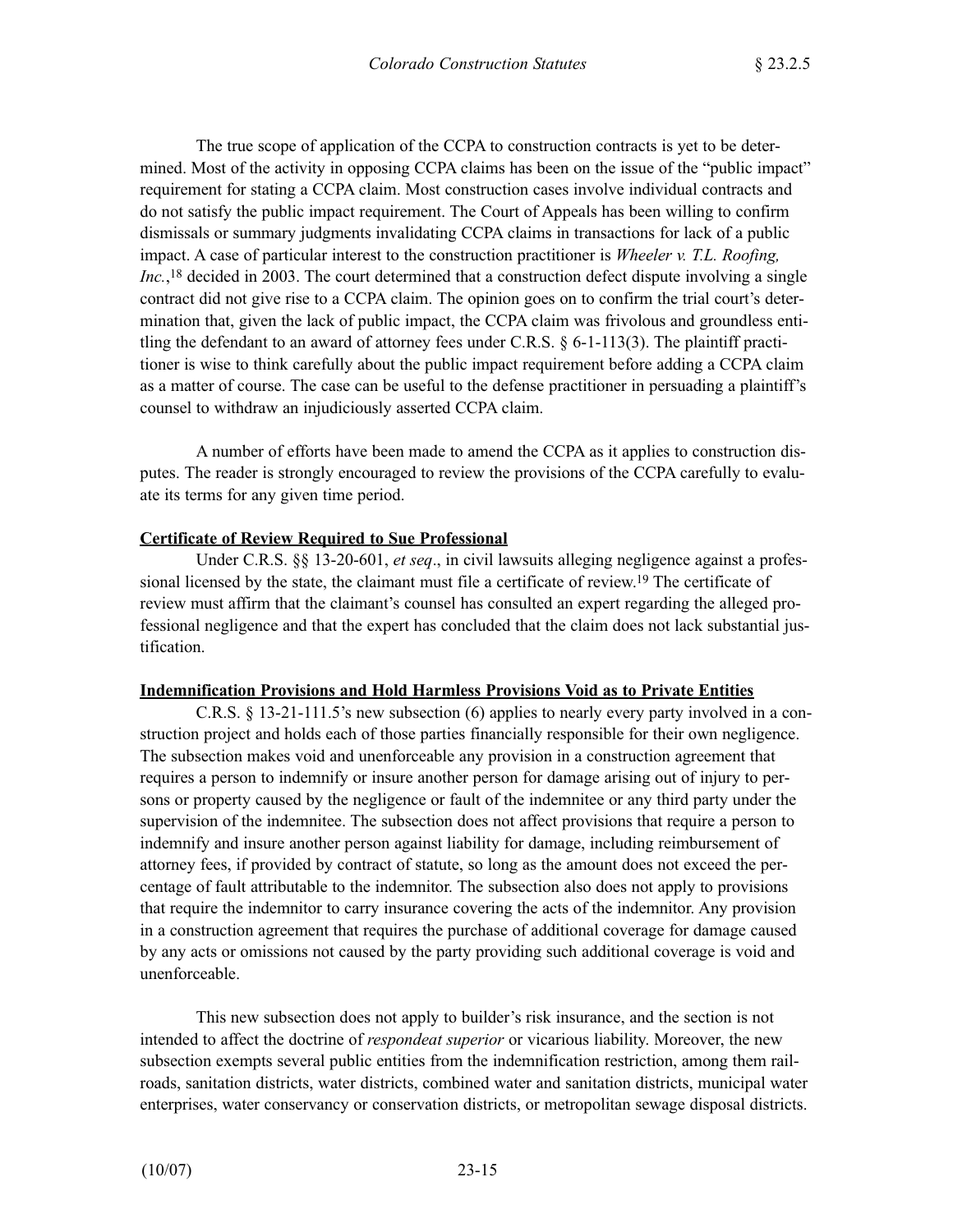## **In Actions Against Professionals, a Claimant May Not Recite a Damages Amount in the**  *Ad Damnum* **Clause/Prayer for Relief**

C.R.S. § 13-21-112 prohibits a claimant in a professional liability action from reciting a damages amount in the *ad damnum* clause of his or her complaint. The statute does not define a "professional liability" action, but it presumably refers, at a minimum, to claims against licensed professionals for violations of the standards of conduct applicable to their profession.

## **Architect's Duty to Report Claims Regarding Safety of Building to Professional Board**

C.R.S. § 12-4-117 requires licensed architects to notify their professional board of any "claims regarding the life safety of the occupants of the building" that are made. The section is oddly worded but appears to apply to claims made in formal litigation or arbitration. The architect must report such claims within 90 days of receiving notice of them.

### **Engineer's Duty to Report Malpractice Suit to Professional Board**

C.R.S. § 12-25-108(1)(k) imposes a duty on engineers to report to their professional board any claim of malpractice made against them within 60 days of the resolution of the claim. If the engineer fails to comply with this reporting requirement, the engineer's license may be suspended or revoked, or the engineer may be otherwise disciplined.

### **General Three-Year Statute of Limitations on Contract Actions**

C.R.S. § 13-80-101(1)(a) establishes the general statute of limitations applicable to contract actions as three years from accrual of the cause of action.

## **General Two-Year Statute of Limitations on Claims Against Public Entities**

C.R.S. § 13-80-102(1)(h) establishes the general statute of limitations applicable to actions against public entities, including contract claims, as two years from accrual of the cause of action.

### **Limitations of Actions Against Architects, Contractors, Builders, Builder Vendors, Engineers, Inspectors, and Others**

C.R.S. § 13-80-104 defines the statute of limitations applicable to claims against architects, contractors, builders, builder vendors, engineers, and inspectors involved in construction. Such claims must be brought within two years after the cause of action arises but not longer than six years after "substantial completion" of the construction project. The section, however, also provides that causes of action arising within the fifth or sixth year after "substantial completion" may be brought within two years of the date the cause of action arises.<sup>20</sup>

## **Limitation of Actions Against Land Surveyors**

C.R.S. § 13-80-105 defines the statute of limitations applicable to claims against land surveyors. Such claims must be brought within three years after they have been or should have been discovered but not later than 10 years after the completion of the survey at issue. This section also requires the survey at issue to contain notice of this limitations period.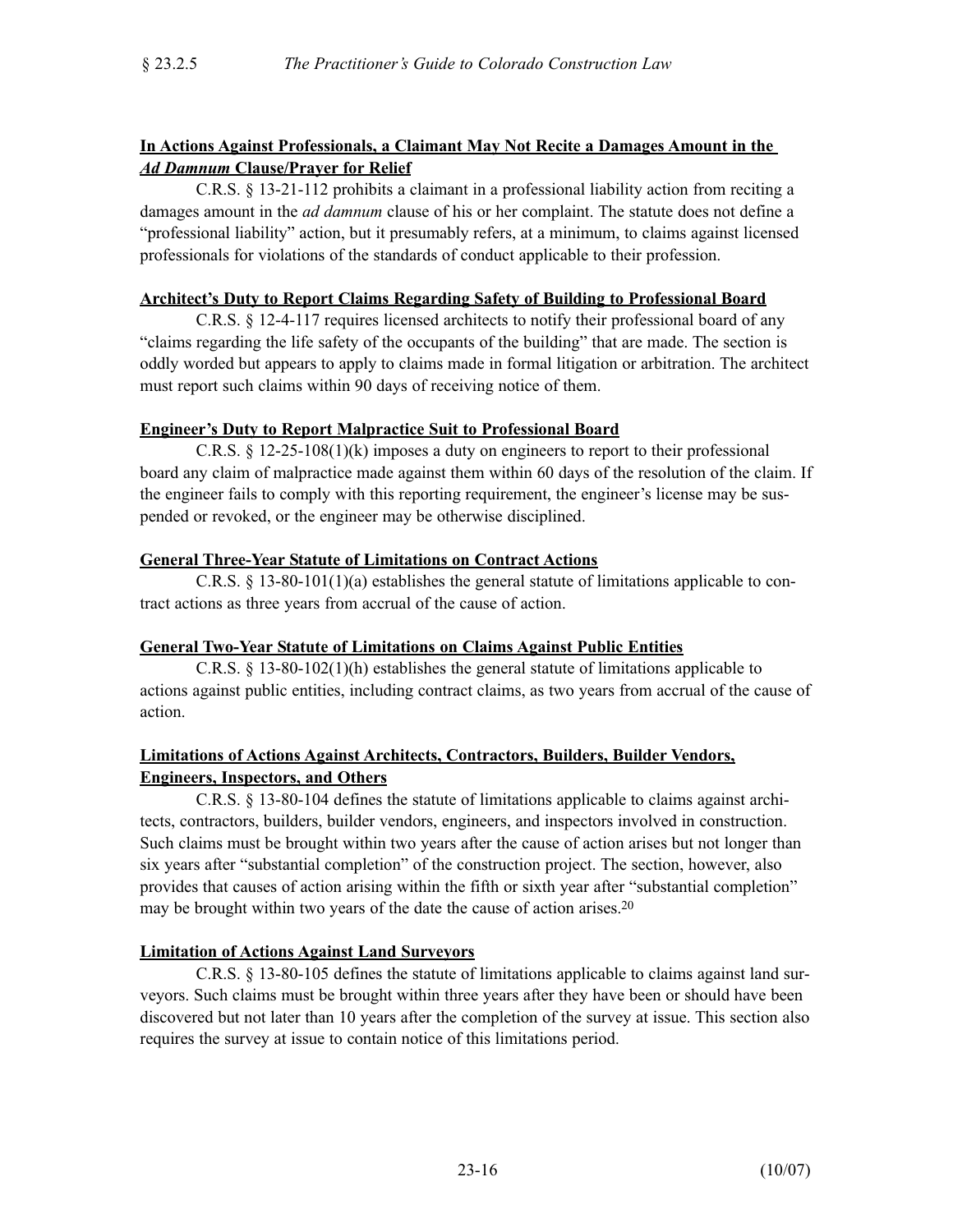## **When Causes of Action Accrue**

C.R.S. § 13-80-108 defines when a cause of action "accrues" for statute of limitations purposes.

## **Remedies Sections Relating to Public Entities**

C.R.S. §§ 24-109-101, *et seq*. address administrative procedures for dispute resolution other than litigation for contracts let by public entities and are outlined above under  $\S 23.2.3$ , "Procurement-Related Provisions."

## **Governmental Immunity Act**

The Colorado Governmental Immunity Act is codified at C.R.S. §§ 24-10-101, *et seq*. The Act severely limits the circumstances under which public entities and officials may be sued for torts.

### **Colorado Construction Defect Action Reform Act**

In 2001, Colorado enacted the Construction Defect Action Reform Act, codified at C.R.S. §§ 13-20-801, *et seq*.; 13-80-104(1)(b)(II); and 38-33.3-303.5. The Act generally addresses disclosure issues in connection with construction defect litigation.

The bulk of the Act specifically addresses disclosures in construction defect litigation, defined to include arbitration proceedings. The Act alters the traditional rules of "notice pleading" and requires a claimant to file a detailed list of all construction defects being alleged at the outset of the litigation proceeding.21 This disclosure requirement applies to both residential and commercial construction disputes. This disclosure requirement is intended to accelerate the process by which issues are focused in litigation and allow a contractor to identify other potentially liable parties early in the litigation. The statute creates an entire claim process intended to ensure the parties have attempted to resolve the defects before the case proceeds to litigation.<sup>22</sup>

Next, the Act imposes a restriction on residential construction defect negligence claims.<sup>23</sup> Specifically, the Act states that no negligence claims shall lie in a residential construction dispute for a contractor's failure to comply with an applicable building code or industry standard unless the claimant also demonstrates actual or probable damage to real property, personal property, a person, or loss of use of property.

The Act also revises an aspect of the statute of limitations. The statute of limitations applicable to construction defect claims previously provided that all actions, including any and all actions in tort, contract, indemnity, or contribution, arise at the same time.24 As a result, general contractors, when sued by owners for construction defects, had to add any other potentially responsible parties (subcontractors, suppliers, manufacturers, designers, etc.) as parties to the lawsuit, or risk having the statute of limitations for contribution and indemnification claims run out during the course of the lawsuit with the owner.

The general assembly has now provided that any claims for indemnity or contribution arise when the third person's claim is settled or final judgment is entered. The revised statute also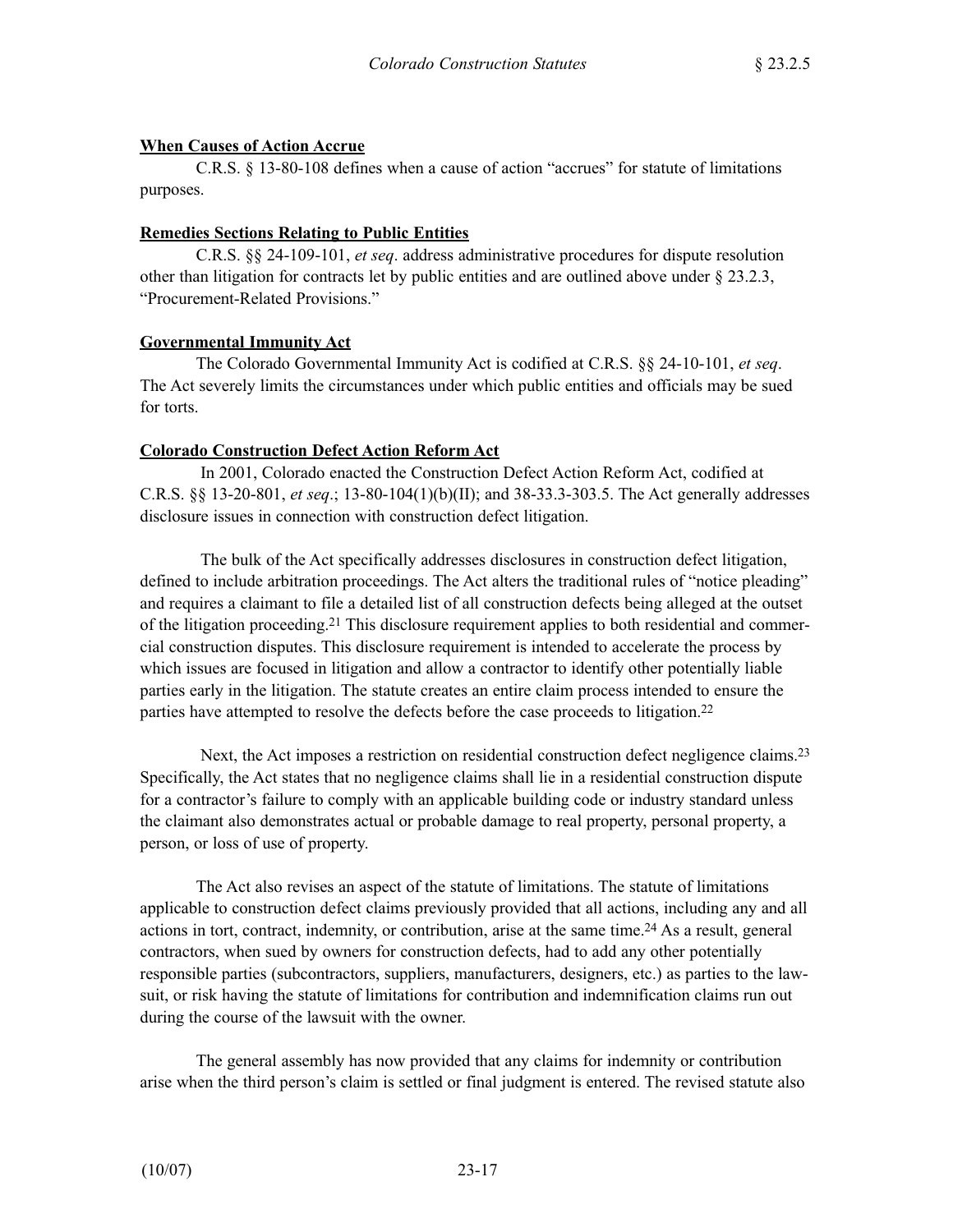provides that such claims shall be brought within 90 days after they arise.25 Thus, in the context of a construction dispute, it will no longer be necessary for general contractors sued for defective construction to immediately bring third-party claims against subcontractors and suppliers. They now have a 90-day window of opportunity after final judgment or settlement of a construction defect claim to seek recovery from subcontractors and suppliers.

A provision enacted in 2003, C.R.S. § 13-20-806, limits a claimant to an award of actual damages unless the claimant proves a Colorado Consumer Protection Act claim. The claimant must also comply with the detailed claim and negotiation procedure set forth in the statute. The section states that any express waiver of, or limitation on, the legal rights, remedies, or damages provided by the Construction Defect Action Reform Act, or provided by the Colorado Consumer Protection Act, or on the ability to enforce such legal rights, remedies, or damages within the time provided by applicable statutes, are void as against public policy.

Finally, the Act imposes a disclosure requirement relating to residential construction defect litigation. When a homeowners' association intends to file or files a lawsuit alleging construction defects in five or more units, it must disclose information about its claims to unit owners.<sup>26</sup>

See generally the discussion of the Construction Defect Action Reform Act at Supplement to Chapter 14, § 14.2.2; and Sandgrund, Sullan, and Achenbach, "The Construction Defect Reform Act," 30 *Colo. Law.* 121 (Oct. 2001). The Construction Defects Action Reform Act is also the target of frequent efforts to amend and the reader is encouraged to check the version applicable to the individual case.

## **Limitation of Actions Against Architects, Contractors, Builders, Builder Vendors, Engineers, Inspectors, and Others**

See the discussion of the amendment to C.R.S. § 13-80-104 in the preceding section of this supplement on the Colorado Construction Defect Action Reform Act.

C.R.S. § 13-21-108.3 grants qualified immunity from civil liabilities to licensed architects and engineers that are assisting in an emergency.

## **§ 23.2.6—Miscellaneous Construction-Related Statutes**

#### **Premises Liability Statute Applicable to Contractors**

Colorado's statute defining the tort liability of landowners to persons injured on the property is stated at C.R.S. § 13-21-115. The statute sets the scope of the landowner's liability based on the application of the long-established categories "invitee," "licensee," and "trespasser" to the injured person. Pursuant to subsection 1 of the statute, a construction contractor conducting activities on a given property would be considered a "landowner" under the statute and liable to third parties for damages to the same extent as a landowner.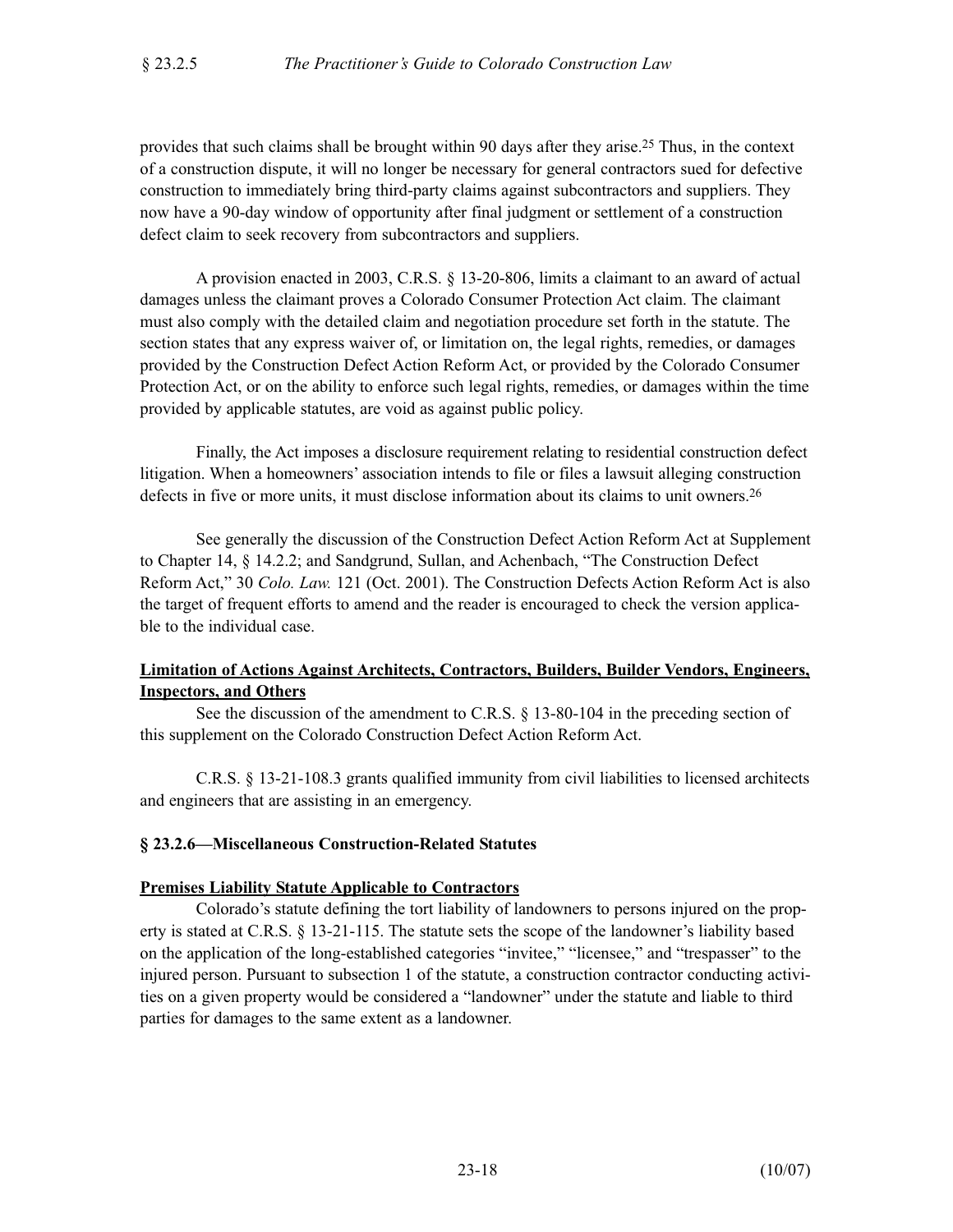## **Licensing of Construction Professionals**

C.R.S. §§ 12-4-101, *et seq*., authorize and control the professional licensing of architects.

C.R.S. §§ 12-25-101, *et seq*., authorize and control the professional licensing of engineers and surveyors.

C.R.S. §§ 12-23-100.2, *et seq*., authorize and control the professional licensing of electricians and electrical contractors.

C.R.S. §§ 12-45-101, *et. seq.*, authorize and control the professional licensing of landscape architects.

C.R.S. §§ 12-58-101, *et seq*., authorize and control the professional licensing of plumbers and plumbing contractors.

The requirements of these statutory provisions and the general Colorado law addressing the licensing of construction professionals are examined in Chapter 2, "Licensing Requirements for the Parties to the Construction Process."

### **Licensing of Contractors in Unincorporated Areas of Counties**

C.R.S. § 30-11-125 allows any county that has adopted a building code to create a licensing program for building contractors working in the unincorporated areas of the county.

## **Unemployment Benefits and the Construction Industry**

C.R.S. § 8-73-108(4)(f)(I) of the Colorado Employment Security Act gives special treatment to the construction industry in the awarding of unemployment benefits. The subsection grants construction workers an award of full unemployment benefits under a series of specific circumstances unique to the construction industry.

#### **Workers' Compensation and the Construction Industry**

C.R.S. § 8-41-404 extends workers' compensation coverage for workers in the construction industry. A site owner, general contractor, or other person who is not a direct party to a contract for construction work will not be held liable solely as a result of the person's ownership interest or general supervisory role in a construction project.

#### **Low-Flow Plumbing Fixtures in Residential, Commercial, and Industrial Buildings**

C.R.S. § 9-1.3-102 mandates the use of low-flow plumbing fixtures in residential, commercial, and industrial buildings after January 1, 1990.

## **Adoption and Enforcement of Building Energy Codes**

C.R.S. § 30-28-201 requires every board of county commissioners that has a building code to adopt and enforce a building energy code that meets standards expressed in C.R.S. § 30- 28-211, which expresses the state's interest in energy efficiency. Several kinds of buildings are exempt, including historically registered buildings and buildings that do not use electricity or fossil fuels for comfort heating.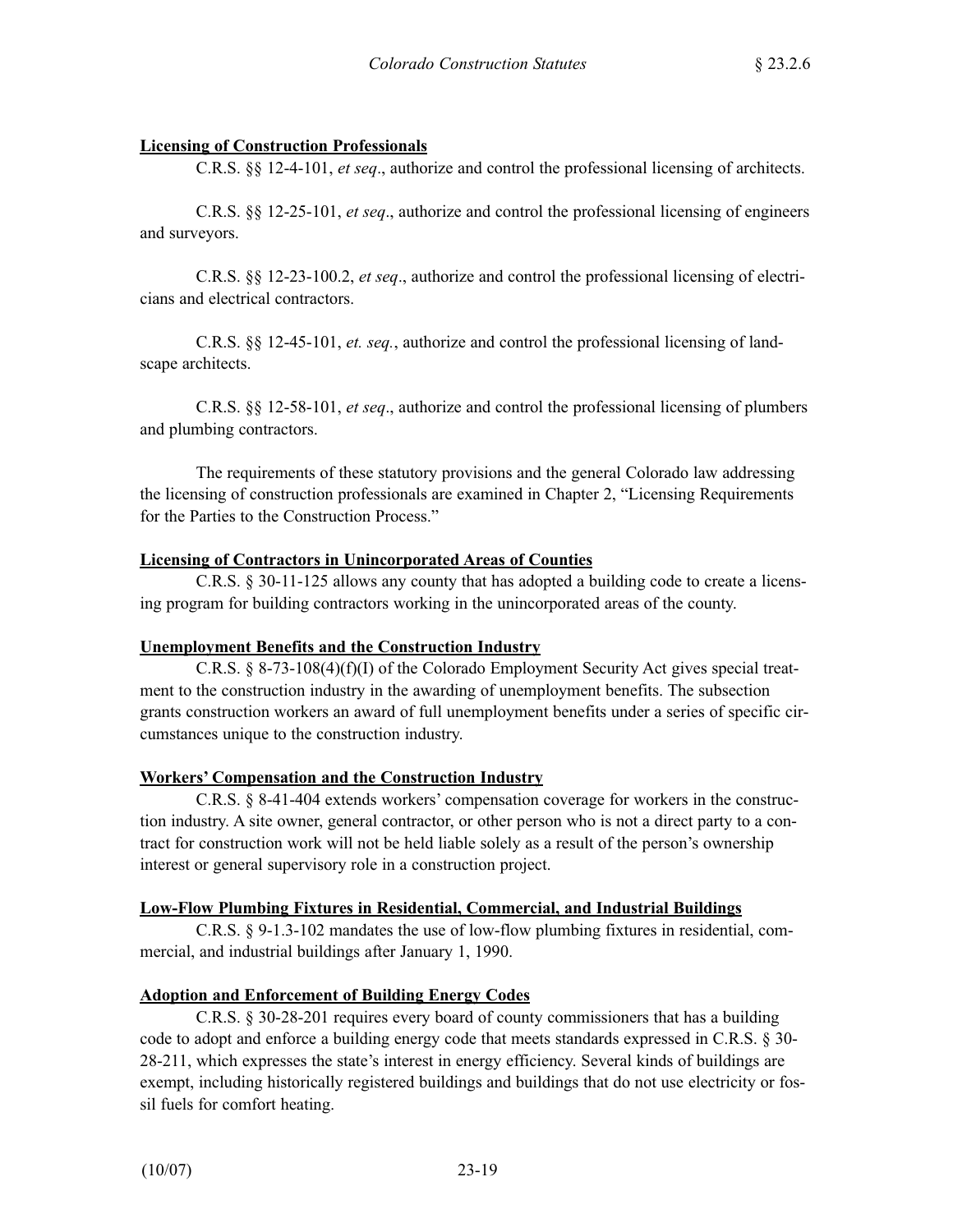### **Colorado Excavation Requirements Statute**

The Colorado Excavation Requirements Statute, C.R.S. §§ 9-1.5-101, *et seq*., establishes requirements for the location and marking of underground utilities prior to excavation. It also imposes on an excavator certain notice requirements prior to excavation.27

### **Destruction of Survey Monuments**

C.R.S. § 18-4-508 makes the defacing, destroying, or removing of a survey monument or boundary landmark a Class 2 misdemeanor.

## **Protection of Building Industry Employees**

C.R.S. §§ 8-14-101, *et seq*., generally provide some work site safety requirements. The article establishes requirements for the safe use of scaffolding, hoists, ladders, and the like on construction sites. The title requires the building inspector to act immediately on complaints about such contrivances. One violating this title commits a misdemeanor.

### **Construction Standards for Buildings to Accommodate Persons with Disabilities**

C.R.S. §§ 9-5-101, *et seq*., contain an early attempt to address many of the issues now addressed by the Americans With Disabilities Act (ADA). Article 5 generally adopts the American National Standard for Buildings and Facilities Providing Accessibility and Usability for Physically Handicapped People (Accessibility Standards). Article 5 makes the Accessibility Standards applicable to all buildings used by the public, whether built with public or private funds. While the Accessibility Standards do not apply to most privately constructed housing, they do apply to housing projects with eight or more units. A review of the Accessibility Standards or comparison of them to the requirements of the ADA is beyond the scope of this chapter, but one should not assume that compliance with the ADA has eliminated the need of complying with the Accessibility Standards in Colorado.

## **Manufactured Homes Industry Regulation**

In 2003, the Colorado legislature enacted C.R.S. §§ 24-32-3301, *et seq.*, which provides for comprehensive regulation of the manufactured housing industry. The act empowers the state housing board to develop regulations for manufacture, sale, and installation of factory-built structures. The act affects residential and non-residential structures. The section applies only to work performed in a factory or completed at a site using components shipped with the factory-built structure as reflected in the approved plans for the factory-built structure.

#### **Unfair or Discriminatory Housing Practices Against Persons with Disabilities Prohibited**

C.R.S. § 24-34-502.2 prohibits unfair and discriminatory housing practices and defines as "discrimination" a refusal by the owner to permit a disabled renter to make reasonable modifications to the premises occupied by the disabled person or a failure of the owner to make multi-family dwellings accessible to disabled persons.

## **Air Quality Control Program**

C.R.S. § 25-7-114.2 requires a construction permit for any construction that will result in a source of air pollution.28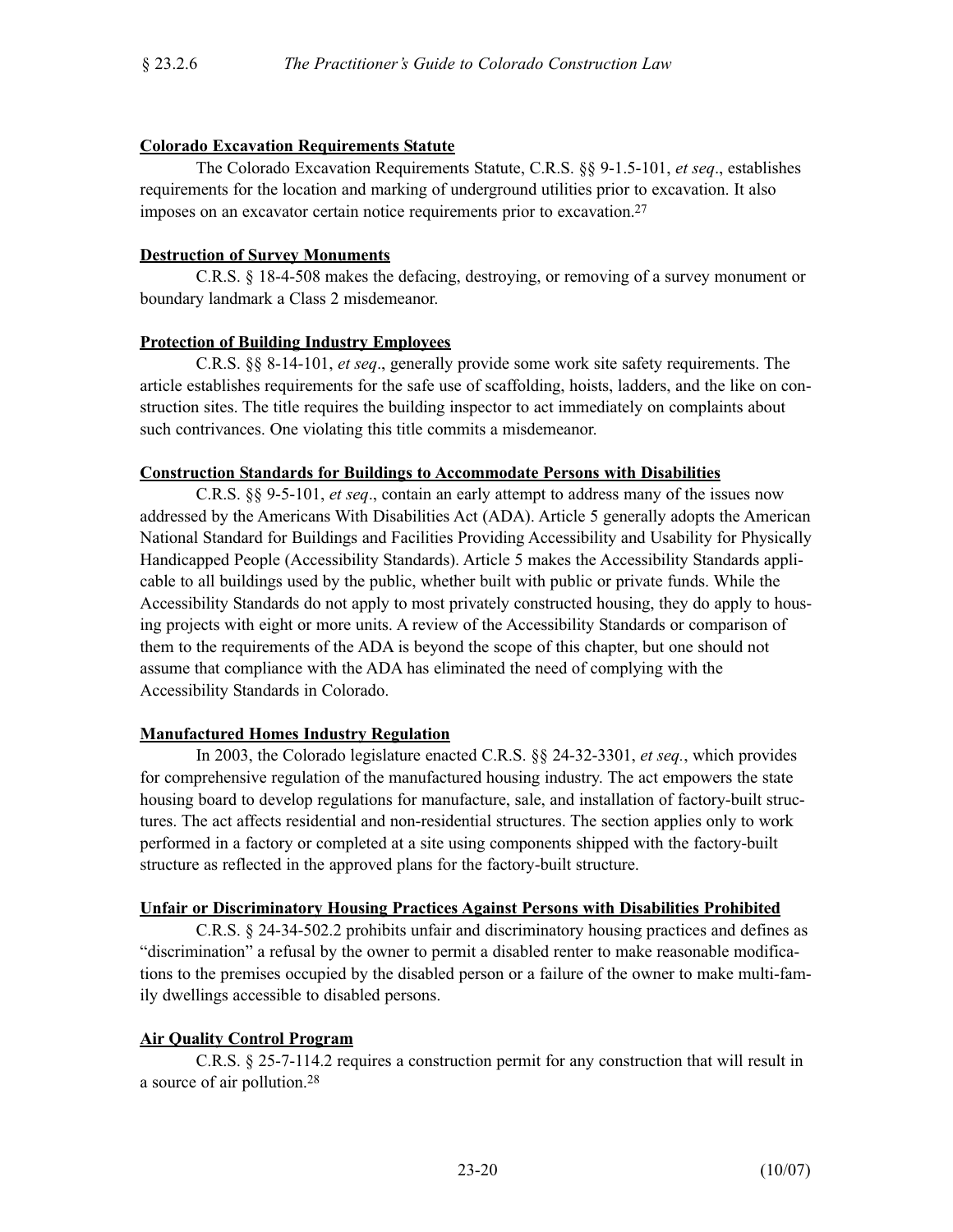## **Private Toll Road Construction**

C.R.S. § 7-45-101 specifies requirements that must be met before a company can construct a private toll road or highway.

### **Immigration: Employment Eligibility Verification**

C.R.S. § 8-17.5-102 requires employers to confirm the employment eligibility of all employees who are newly hired for employment in the United States. The confirmation would be required to appear in every public contract for services.

## **Immigration: Compliance with Federal Law**

C.R.S. § 8-2-122 requires employers to examine the work status and related documents of newly hired employees in compliance with federal law.

# **§ 23.3 • HOME RULE CITY ORDINANCES AND CONSTRUCTION**

## **§ 23.3.1—Home Rule Cities In Colorado**

In Colorado, we have a specialized type of municipal entity called a "home rule city." Municipal home rule powers derive from Article XX of the Colorado Constitution. Colorado adopted municipal home rule powers in 1902 as a constitutional mandate to facilitate the creation of the consolidated City and County of Denver. Colorado granted the new consolidated entity its independence from state legislative control of its internal affairs. Section 6 of Article XX confers these same home rule powers to other cities with over 2,000 inhabitants that elect home rule status.29 Since the home rule's inception, the municipal home rule form of government has been adopted by 77 Colorado cities and towns.30

Because home rule cities have a degree of "legislative independence," they may adopt municipal ordinances affecting construction or other issues that supplement or even contradict certain types of statewide statutes identified in the preceding section of this chapter. For this reason, the practitioner examining an issue within one of these home rule cities must identify and consider that city's ordinances as well as the state statutes that may affect construction issues. Once the practitioner identifies a local ordinance of significance to the issue at hand, the analysis has only begun. The practitioner must next examine the ordinance and determine how it may interact with or supercede related state statutes and whether it is a proper exercise of municipal authority.31

In determining the extent of the authority granted to home rule cities, the Colorado courts have recognized three broad categories under which regulatory matters may fall: (1) matters of local and municipal concern, (2) matters of statewide concern, and (3) matters of mixed local and statewide concern. Colorado law has long recognized that in a matter of "purely local and municipal concern," a home rule city's ordinance supersedes conflicting state statutes.32 Conversely, in a matter of "purely statewide concern," a state statute or regulation supersedes a conflicting ordinance of a home rule city.<sup>33</sup> Of course, if there is a state statute and no competing local regulation,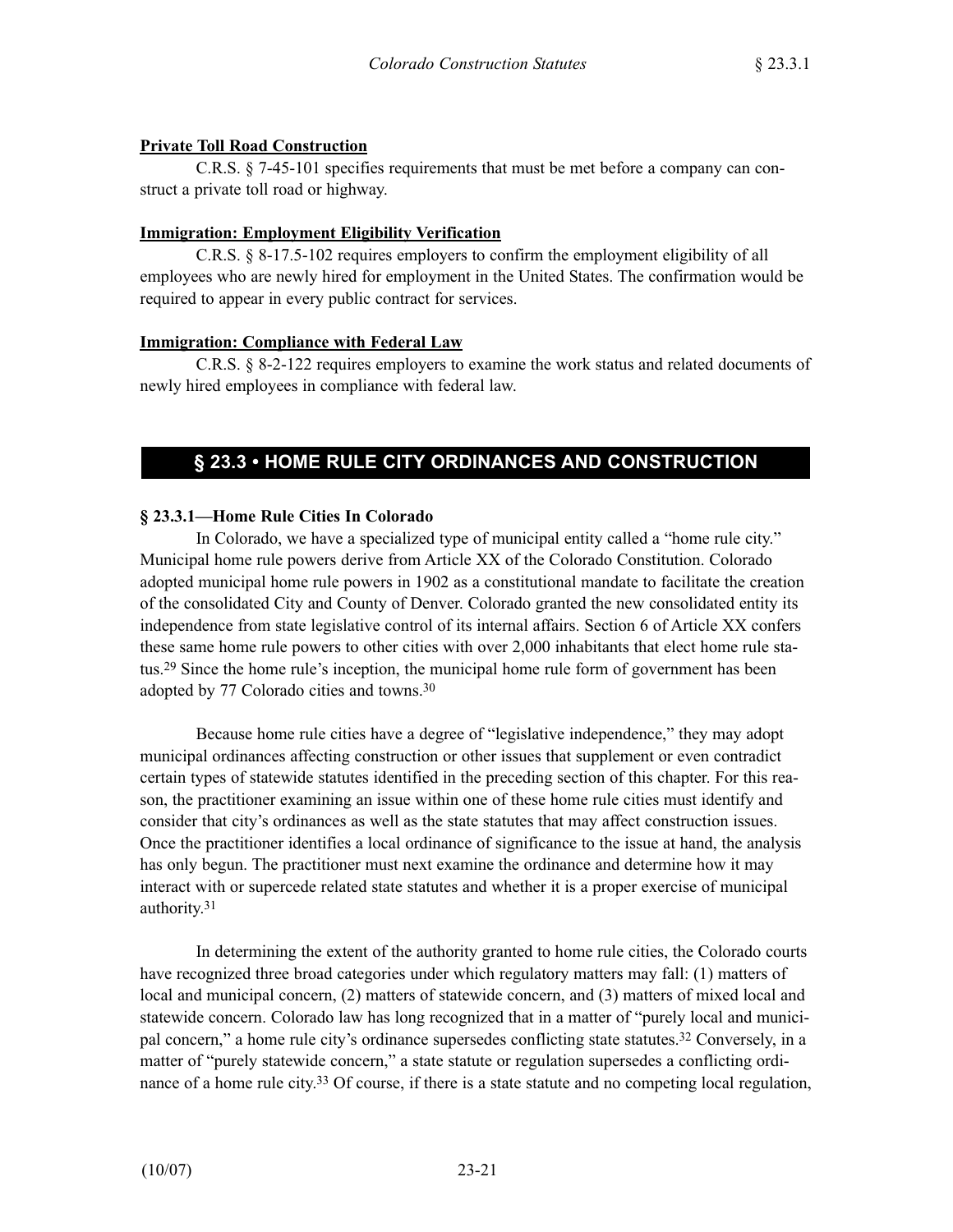the state statute governs. In the same manner, where a local regulation stands alone, that local regulation will govern.

Municipal legislation, however, is not always a matter exclusively of either local or statewide concern. Rather, municipal legislation is often a mixed matter of both levels of government concern. In matters of mixed local and statewide concern, a home rule municipal ordinance may co-exist with a state statute only if no conflict exists between the ordinance and the statute.<sup>34</sup> In the event that a conflict exists, the state statute supersedes the conflicting provision of the ordinance.35 In *Voss v. Lundvall Brothers, Inc.*,36 the supreme court of Colorado set forth four factors to consider in determining whether a state regulatory scheme preempts a municipal ordinance.<sup>37</sup> Those four factors are:

Whether there is a need for statewide uniformity of regulation; whether the municipal regulation has an extraterritorial impact; whether the subject matter is one traditionally governed by state or local government; and whether the Colorado Constitution specifically commits the particular matter to state or local regulation.38

The *ad hoc* nature of the local versus statewide analysis creates a state of constant evolution. A number of areas, however, are generally categorized as purely local concern. For example, zoning authority within a home rule city's boundaries is considered a matter of local concern.39 The election and delegated authority of local officials;<sup>40</sup> the construction, financing, and assessment of local capital improvements;41 and the granting of franchises to use city streets, alleys, and public places42 are also considered purely local in nature.

In some areas, the state legislature has explicitly granted home rule cities the power to enact legislation. For example, the state of Colorado awards public contracts based on competitive sealed bids under the Construction Bidding for Public Projects Act.43 The legislature, however, explicitly excluded counties, municipalities, or political subdivisions of the state from the affects of the statute.44 As a result, a number of home rule cities and towns, including Denver and Colorado Springs, have adopted their own ordinances dealing with the bidding process related to public improvements.45

On the other hand, purely statewide matters generally include such matters as unemployment compensation,<sup>46</sup> the operation of telephone facilities by a statewide telephone company,<sup>47</sup> and criminal felony convictions.48 Matters of conflicting statewide and local concern in the construction arena have been held to include construction and apportionment of the costs of viaducts, $49$  construction of advertising billboards along state highways, $50$  and land-use regulation involving the development of oil and gas.<sup>51</sup>

Because of a home rule city's ability to enact ordinances that supersede some state statutes, the practitioner must take care to examine ordinances affecting construction issues being considered. This additional power may result in more aggressive local legislation that either supersedes state standards or exceeds the municipality's legislative authority.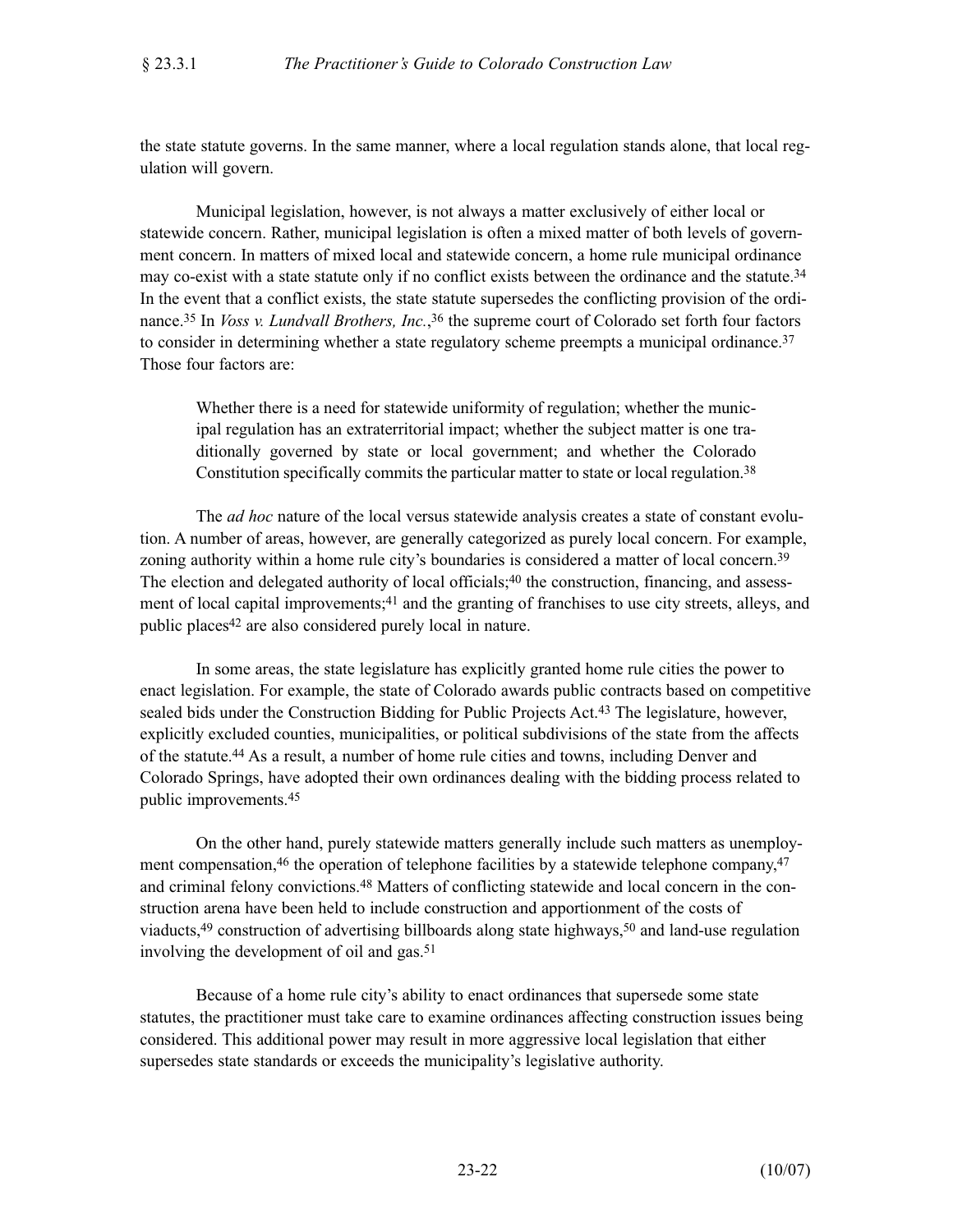## **§ 23.3.2—Home Rule City Ordinances Relating To Construction**

In this section, we identify examples of construction-related ordinances passed by the home rule municipalities of Denver and Colorado Springs.

## **Ordinances from the Revised Municipal Code (RMC) of the City and County of Denver: Air Pollution Control**

Chapter 4 of the RMC sets forth the provisions for air pollution control in the City and County of Denver. The following sections proscribe rules and regulations governing pollution as it relates to mobile construction equipment and installations in stationary sources. For specific information regarding air pollution control in the context of construction, see the following articles within this chapter:

| Article II  | Administration, $\S$ 4-6 through 4-20.                             |
|-------------|--------------------------------------------------------------------|
| Article III | Stationary Sources, §§ 4-21 through 4-40.                          |
| Article IV  | Mobile Sources, $\S$ 4-41 through 4-50.                            |
| Article V   | Regulation of Products Containing Ozone Depleting Compounds, §§ 4- |
|             | 51 through 4-61.                                                   |

#### **Denver RMC §§ 10-1,** *et seq.***, Buildings and Building Regulations**

Chapter 10 of the RMC provides those restrictions and prohibitions on structures to be designed, erected, altered, used, or occupied in specific areas of the City and County of Denver. For specific information regarding construction in these locations, see the following articles within this Chapter:

| Article IV   | Restrictions on Structures Within Areas Necessary to Preserve Mountain |
|--------------|------------------------------------------------------------------------|
|              | Views, §§ 10-56 through 10-80.                                         |
| Article V    | Restrictions on Structures in the Civic Center Area, §§ 10-81 through  |
|              | $10-100.$                                                              |
| Article VI   | Building and Storage Near Viaducts, Restricted, §§ 10-101 through      |
|              | $10-117.$                                                              |
| Article VII  | Special Construction Zones, §§ 10-118 through 10-130.                  |
| Article VIII | Restriction on Structures Within Areas Necessary to Preserve Central   |
|              | Business District Views, §§ 10-131 through 10-137.                     |
| Article IX   | Neglected and Derelict Buildings, §§ 10-138 through 10-150.            |
|              |                                                                        |

## **Denver RMC §§ 10.5-19 through 10.5-24, Cable and Other Electronic Communication; Construction**

These ordinances set forth the requirements and guidelines for underground and aerial construction of cable and other communication installations in the City and County of Denver.

#### **Denver RMC § 20, Finance**

This chapter deals with crucial aspects of the contracting, purchasing, and bidding procedure in construction contracts with the City and County of Denver. For more information on specific financial issues associated with construction, see the following articles within this chapter: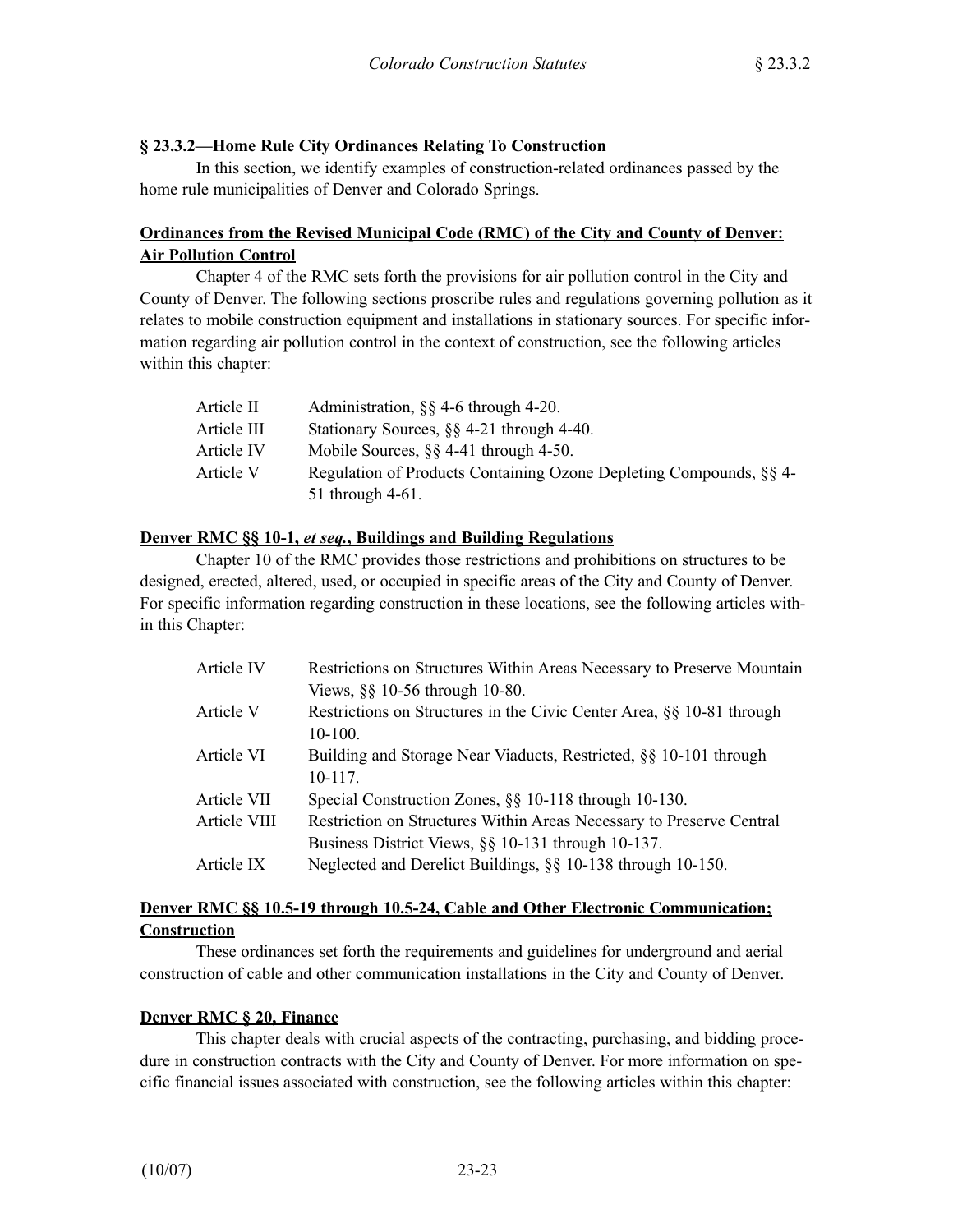| Article IV  | Contracts, Purchases, and Conveyances (Includes Bidding and Treatment |
|-------------|-----------------------------------------------------------------------|
|             | of Employees Associated with City Contracts), §§ 20-61 through 20-84. |
| Article V   | Bonds, §§ 20-91 through 20-100.                                       |
| Article VII | Prompt Payment to Contractors, Vendors, Suppliers of Goods and        |
|             | Services, §§ 20-107 through 20-115.                                   |

## **Denver RMC §§ 28.3, Non-Discrimination in City Contracts for Construction, Reconstruction, and Remodeling, and Professional Design and Construction Services**

Based upon a "1990 Disparity Study" conducted by the city of Denver, these provisions were enacted to prohibit race and gender discrimination in city contracts for construction, reconstruction, remodeling, professional design, and construction services.

## **Denver RMC § 30-6, Landmark Preservation — Procedure to Authorize Erection, Construction, Reconstruction, Alterations to, or Demolition of Structures Designated for Preservation or Located in Districts Designated for Preservation**

These ordinances proscribe the necessary procedures to perform construction on historical or architectural structures and/or geographical districts that are designated as preserved.

### **Denver RMC § 49, Streets, Sidewalks, and Other Public Ways**

This chapter sets forth the various ordinances relating to the construction, reconstruction, repair, and permits associated with streets, sidewalks, and other public ways. The pertinent ordinances associated with construction found in this chapter are as follows:

| Article VI   | Sidewalks, Curbs, Gutters, and Driveway (Construction, Reconstruction |
|--------------|-----------------------------------------------------------------------|
|              | and Repair; Curb Cuts), §§ 49-111 through 49-144.                     |
| Article VII  | Private Designing, Planning, Construction, Reconstruction and         |
|              | Remodeling, $\S$ 49-161 through 49-190.                               |
| Article VIII | Street Cuts, §§ 49-191 through 49-208.                                |
| Article IX   | Encumbrances of the Right-of-Way, §§ 49-246 through 49-251.           |
| Article X    | Protection From Construction Operations, §§ 49-266 through 49-273.    |
| Article XI   | Protection of Irrigation Ditches, §§ 49-291 through 49-304.           |
| Article XII  | Warning Devices and Protective Safeguards, §§ 49-321 through 49-324.  |
| Article XIII | Permanent Occupancy of Public Right-of-Way, §§ 49-341 through         |
|              | 49-448.                                                               |
| Article XVII | Contractor Licensing (General, Structural, Sewer, Paving, Special,    |
|              | Sidewalk, and Driveway Contractors), §§ 49-586 through 49-653.        |
|              |                                                                       |

#### **Denver RMC §§ 56-41 to 56-120, Utilities — Private and Building Sewers**

This section includes ordinances describing the necessary construction materials, permits, fees, bonding, and disposal conditions required in sewage construction and management.

## **Denver RMC §§ 56-106, Administrative Review and Court Proceedings**

This section states the administrative procedure for pursuing disputes over amounts owed on contracts. It requires a claimant to pursue its claim through an administrative claim and appeal, rather than through litigation, and subject only to C.R.C.P. 106 review by the courts. While this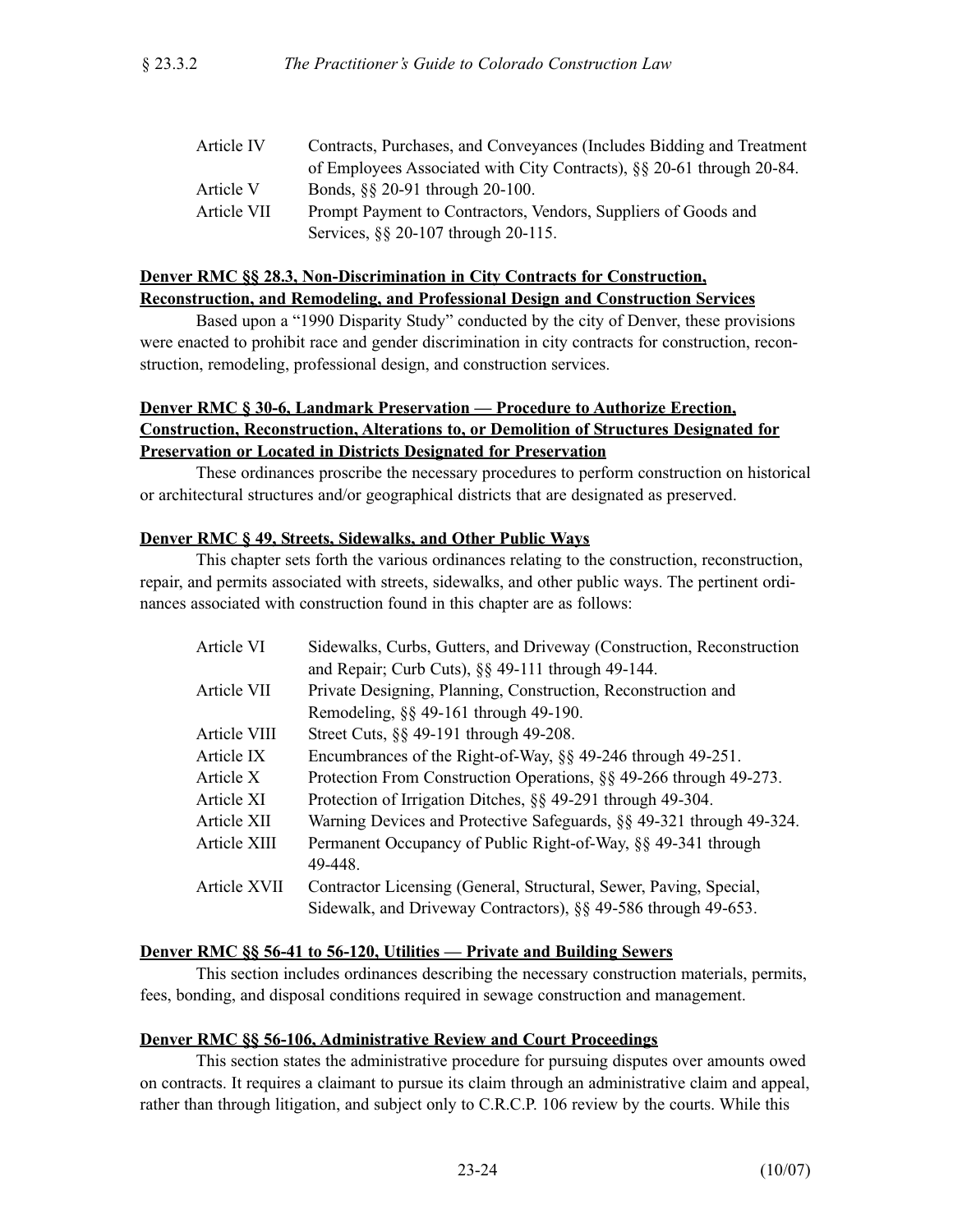section specifically applies to sewer construction projects, most construction contracts entered by the City and County of Denver include a clause incorporating this claims procedure. The Colorado Supreme Court has specifically examined one of these clauses at length and held that a contractual clause requiring pursuit of disputes through an administrative process is akin to an ADR clause and is generally enforceable when the dispute is within the scope of the clause.<sup>52</sup>

### **Denver RMC § 59, Zoning**

## **Ordinances from the Code of the City of Colorado Springs §§ 16-1-101,** *et seq.***, Buildings and Building Regulations**

This chapter provides rules and regulations related to local building codes, permits and fees, building inspections, and contractor's licensing and bonding. For specific information regarding building and construction in these areas, see the following sections within this chapter:

| Article II | Building Codes, §§16-2-101 through 16-2-1106. |  |  |  |
|------------|-----------------------------------------------|--|--|--|
|------------|-----------------------------------------------|--|--|--|

|             | Part 1                                                              | Uniform Building Code, §§ 16-2-101 through 16-2-106.                  |  |  |
|-------------|---------------------------------------------------------------------|-----------------------------------------------------------------------|--|--|
|             | Part 2                                                              | Uniform Mechanical Code, §§ 16-2-201 through 16-2-206.                |  |  |
|             | Part 3                                                              | Uniform Sign Code, §§ 16-2-301 through 16-2-306.                      |  |  |
|             | Part 4                                                              | Uniform Plumbing Code, $\S$ § 16-2-401 through 16-2-406.              |  |  |
|             | Part 5                                                              | Electrical Code, §§ 16-2-501 through 16-2-506.                        |  |  |
|             | Part 6                                                              | Model Energy Code, §§ 16-2-601 through 16-2-606.                      |  |  |
|             | Part 7                                                              | Mobile Home Code, §§ 16-2-701 through 16-2-710.                       |  |  |
|             | Part 8                                                              | Uniform Code for Solar Energy Installations, §§ 16-2-801              |  |  |
|             |                                                                     | through $16-2-805$ .                                                  |  |  |
|             | Part 9                                                              | Application of Regulations, §§ 16-2-901 through 16-2-909.             |  |  |
|             | Part 10                                                             | Safety for Elevators and Escalators, §§ 16-2-1001 through             |  |  |
|             |                                                                     | 16-2-1006.                                                            |  |  |
|             | Part 11                                                             | Elevator Permits, §§ 16-2-1101 through 16-2-1108.                     |  |  |
| Article III | Permits and Fees, §§ 16-3-101 through 16-3-213.                     |                                                                       |  |  |
| Article IV  | Certificates and Inspections, §§ 16-4-101 through 16-4-205.         |                                                                       |  |  |
| Article V   | Dangerous Building Code, §§ 16-5-101 through 16-5-409.              |                                                                       |  |  |
| Article VI  |                                                                     | Contractors (Building, Concrete, Electrical, Heating, Plumbing, Water |  |  |
|             | Connected Appliance, and Fire Suppression Contractors), §§ 16-6-101 |                                                                       |  |  |
|             |                                                                     | through 16-6-806.                                                     |  |  |
| Article VII |                                                                     | Swimming Pools, §§ 16-7-101 through 16-7-107.                         |  |  |

### **Colorado Springs City Code §§ 13-2-301 through 13-2-305, Cable Television Systems; Construction and Installations**

These ordinances set forth the requirements and guidelines for construction and installation of cable lines and other communication systems in the City of Colorado Springs.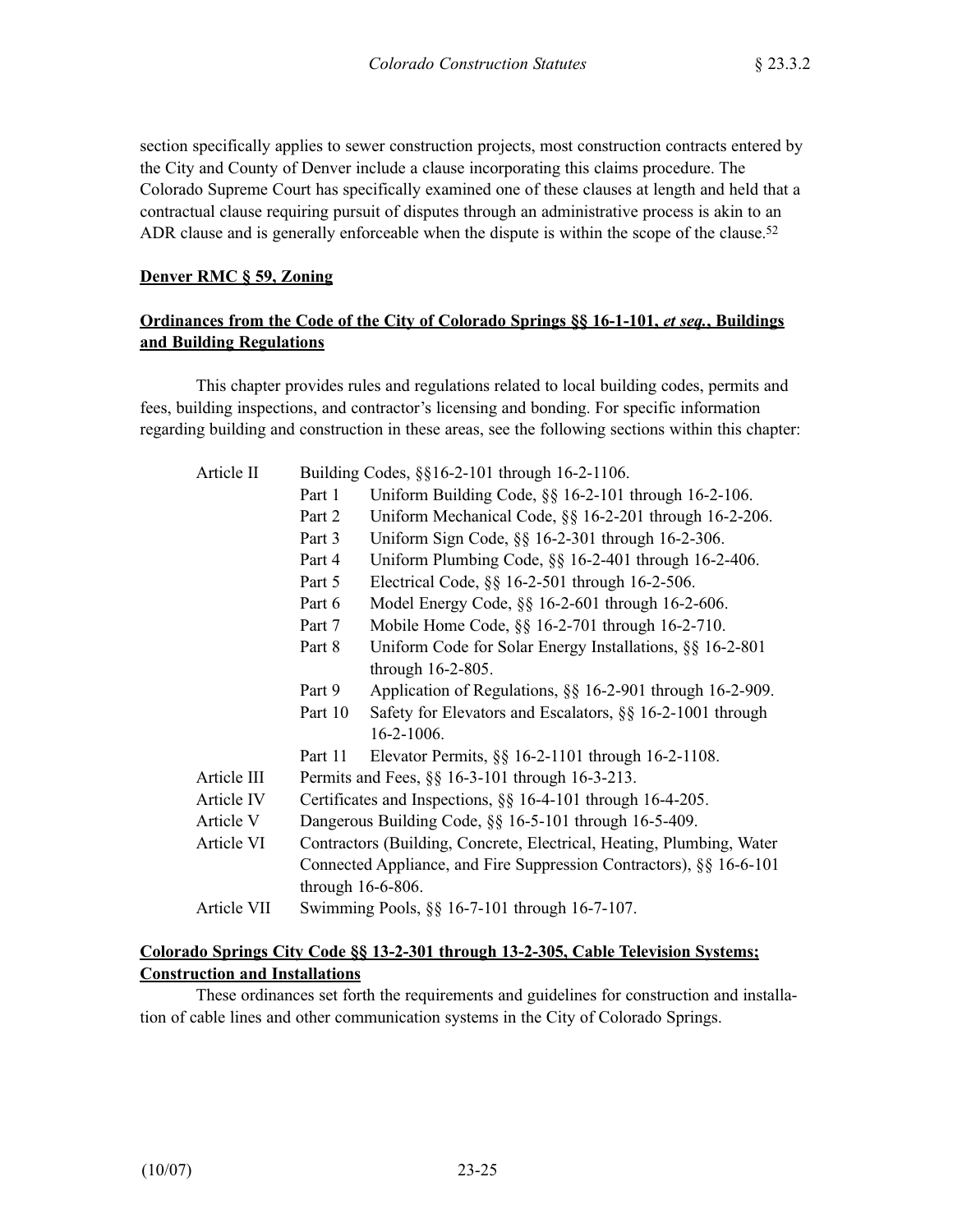## **Colorado Springs City Code §§ 6-1-101,** *et seq.***, Finance Management**

This chapter deals with crucial aspects of the contracting, purchasing, bidding, and claims management in construction contracts with the City of Colorado Springs. For more information on specific financial issues associated with construction, see the following sections within this chapter:

| Article I  | Finance Management Procedures, §§ 6-1-101 through 6-1-402.        |
|------------|-------------------------------------------------------------------|
|            | Part 3, Purchases (Formal Bidding Procedures), §§ 6-1-301 through |
|            | $6 - 1 - 309$ .                                                   |
| Article II | Claims, $§$ 6-2-101.                                              |
| Article IV | Claims Management, $\S$ § 6-4-101 through 6-4-106.                |

### **Colorado Springs City Code §§ 15-3-1501 through 15-3-1529, Grading Plans**

This section provides ordinances that regulate any construction associated with filling, excavation, or grading. Restrictions on grading are defined and the penalties imposed and corresponding procedures for appeal are set forth.

#### **Colorado Springs City Code §§ 19-1-101,** *et seq.***, Public Property and Public Works**

This chapter sets forth the various ordinances relating to the construction, reconstruction, repair, and permits associated with streets, sidewalks, and other public ways. Specific sections also provide the procedure for contract awards for public improvement projects. The pertinent sections associated with these construction matters are as follows:

| Article V   | Streets and Public Ways, §§ 19-5-101 through 19-5-301                |  |
|-------------|----------------------------------------------------------------------|--|
|             | Part 1 Construction, Repair and Maintenance, §§ 19-5-101 through 19- |  |
|             | $5-109.$                                                             |  |
|             | Part 2 Excavations, §§ 19-5-201 through 19-5-219.                    |  |
|             | Part 3 Miscellaneous, $§$ 19-5-301.                                  |  |
| Article VI  | Sidewalks (Construction and Maintenance), §§ 19-6-101 through        |  |
|             | $19-6-107$ .                                                         |  |
| Article VII | Public Improvements, $\S$ 19-7-101 through 19-7-803.                 |  |
|             | Part 1 Improvements Needed (Liability During Construction),          |  |
|             | §§ 19-7-101 through 19-7-114.                                        |  |
|             | Part 3 Contracts Awarded, §§ 19-7-301 through 19-7-305.              |  |
|             | Part 4 Wastewater Sewer and Storm Drainage Improvements,             |  |
|             | §§ 19-7-401 through 19-7-412.                                        |  |

## **Colorado Springs City Code §§ 12-1-101,** *et seq.***, Utilities**

This chapter includes all local ordinances regarding utilities. Specific articles within this chapter relate to construction and installation of utility systems (*i.e*., electric transmission and distribution lines, gas lines, etc.). See the following articles for more information: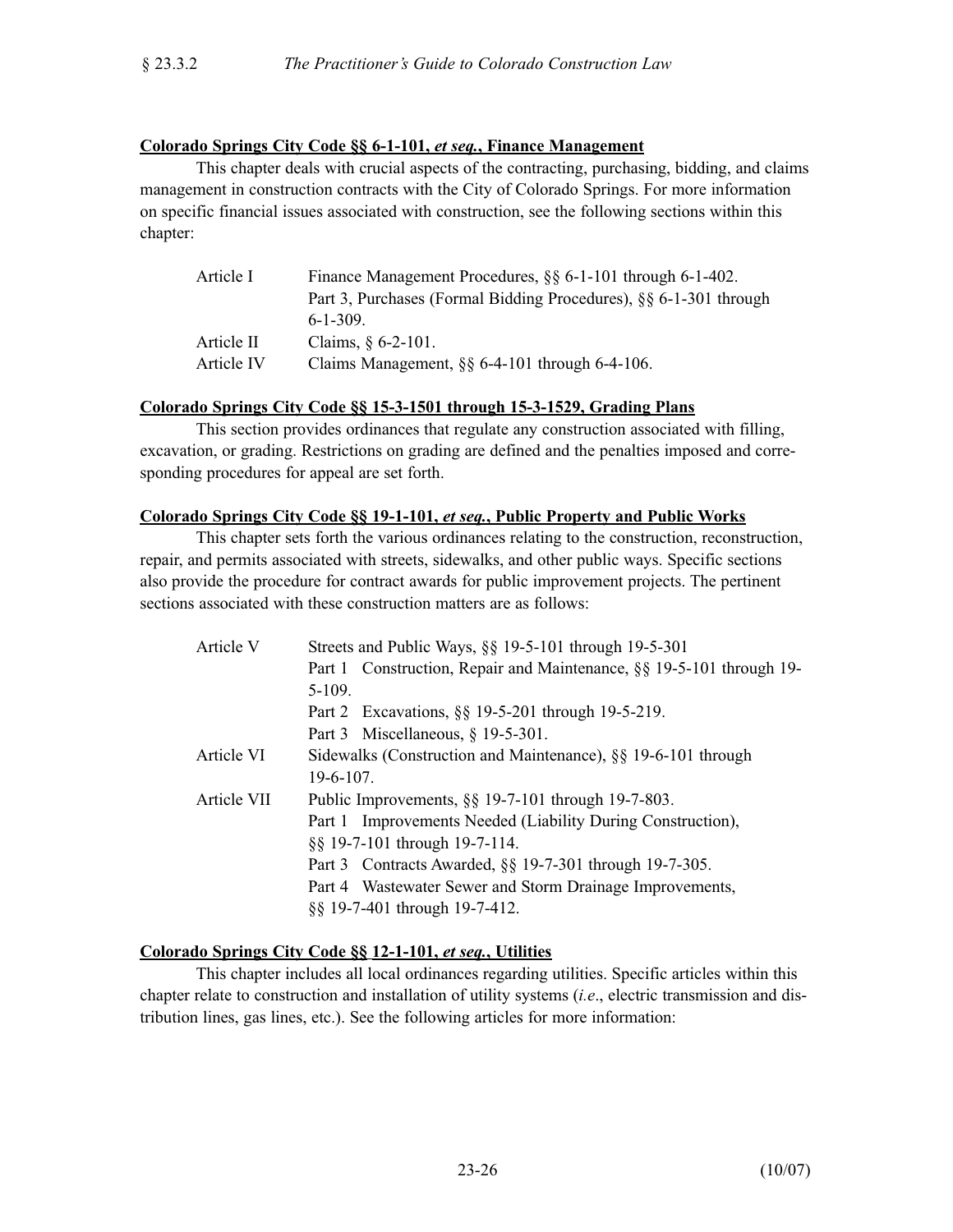| Article II  | Electric Code, §§ 12-2-101 through 12-2-902.                            |
|-------------|-------------------------------------------------------------------------|
|             | Part 5 Connection and Installation of System, §§ 12-2-501 through       |
|             | $12 - 2 - 505$ .                                                        |
|             | Part 8 Control and Protection of Electrical System, §§ 12-2-801 through |
|             | $12 - 2 - 804$ .                                                        |
| Article III | Natural Gas Code, §§ 12-3-101 through 12-3-702.                         |
|             | Part 5 Connection and Installation of System, §§ 12-3-501 through       |
|             | $12 - 3 - 507$ .                                                        |
| Article IV  | Water Code, §§ 12-4-101 through 12-4-1104.                              |
|             | Part 5 Connection and Installation of System, §§ 12-4-501 through       |
|             | $12 - 4 - 518$ .                                                        |
| Article V   | Wastewater Treatment Code, §§ 12-5-101 through 12-5-1208.               |
|             | Part 5 Connection and Installation of System, §§ 12-5-501 through       |
|             | $12 - 5 - 513$ .                                                        |

#### **Zoning — See City of Colorado Springs Zoning Code under the following articles:**

| Article I   | General                           |
|-------------|-----------------------------------|
| Article III | Land Use Zoning Districts         |
| Article IV  | <b>Site Development Standards</b> |
| Article V   | Administration and Procedures     |
|             |                                   |

## **§ 23.4 • SELECTED FEDERAL CONSTRUCTION STATUTES**

## **§ 23.4.1—Contract Dispute Act**

Overall, title 41 of the United States Code contains provisions dealing with "public contracts" involving the United States of America. Title 41's chapters address war contracts, military procurement, procurement procedures, "kickbacks," etc. Chapter 9, consisting of §§ 601-613, addresses disputes in contracts entered by executive branch agencies and, to a limited extent, contracts entered by the Tennessee Valley Authority (collectively the "Government").

41 U.S.C. § 604 provides that a contractor that fails to support its claim because the claim is false is liable to the Government for the amount of the claim and all costs incurred by the Government in reviewing the claim.

41 U.S.C. § 605 establishes the administrative procedure for submission of claims by either the contractor or the Government for review and resolution.

41 U.S.C. § 606 grants contractors a right of appeal from a contracting officer's decision to an agency board of contract appeals.

41 U.S.C. §§ 607 and 610 provide for the establishment and operation of agency boards of contract appeals.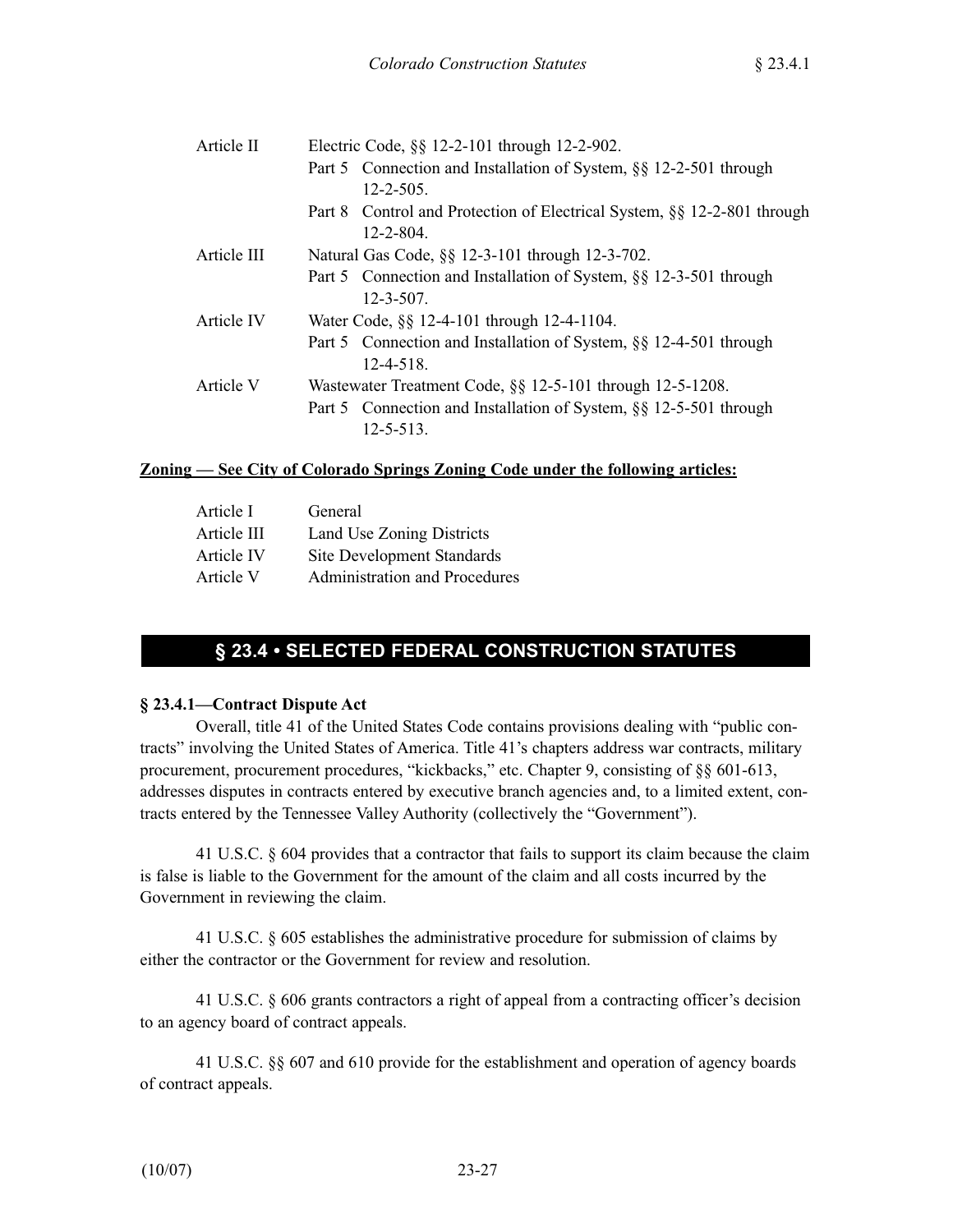41 U.S.C. § 608 addresses the resolution of small contract claims, claims under \$50,000.

41 U.S.C. § 609 provides for judicial review of board decisions on contract claims.

41 U.S.C. § 611 grants the contractor "post-trial" interest on a claim accruing from the date of the award by the contracting officer.

41 U.S.C. § 612 addresses issues relating to the payment of claims.

#### **§ 23.4.2—False Claims Act**

31 U.S.C. § 3729 of title 31 establishes liability for persons who knowingly submit false claims for payment to the Government or otherwise seek to defraud the Government. A person submitting a false claim is liable for a civil fine of between \$5,000 and \$10,000, as well as treble damages. The statute also allows for the reduction of a person's liability for cooperating with government investigations.

31 U.S.C. § 3730 is the so-called "Lincoln Law" authorizing *qui tam* actions in which a private person can, under certain circumstances, pursue civil actions on behalf of the Government against persons submitting false claims to the Government and, if successful, receive a portion of any damages awarded.

#### **§ 23.4.3—Miller Act**

The Miller Act requires government agencies to post payment bonds for the protection of contractors, subcontractors, materialmen, suppliers, and laborers on government construction projects. In essence, the Miller Act provides the payment protection on federal construction projects akin to that provided by state mechanic's lien laws for most private construction projects.53

#### **§ 23.4.4—Prompt Payments Act**

The Prompt Payments Act requires governmental agencies to make timely payments to contractors on construction projects. It entitles the contractor to an award of interest compounded monthly for late payments. Colorado has a simplified statutory requirement for prompt payments in C.R.S. § 24-91-103.54

## **NOTES**

1. *Colorado Carpet Installation, Inc. v. Palermo*, 668 P.2d 1384 (Colo. 1983).

2. *Id*. at 1388.

3. *Id*. at 1389.

4. *Id.* at 1388 (*quoting Bonebrake v. Cox*, 499 F.2d 951, 960 (8th Cir. 1974)).

5. This factor could raise an interesting debate in the context of a typical "cost plus" construction contract.

6. *Colorado Carpet Installation, Inc.*, 668 P.2d at 1388-89; *see also Bailey v. Montgomery Ward & Co.*, 690 P.2d 1280, 1282 (Colo. App. 1984) (discussing and applying these four factors in the context of an agreement to purchase and install tires).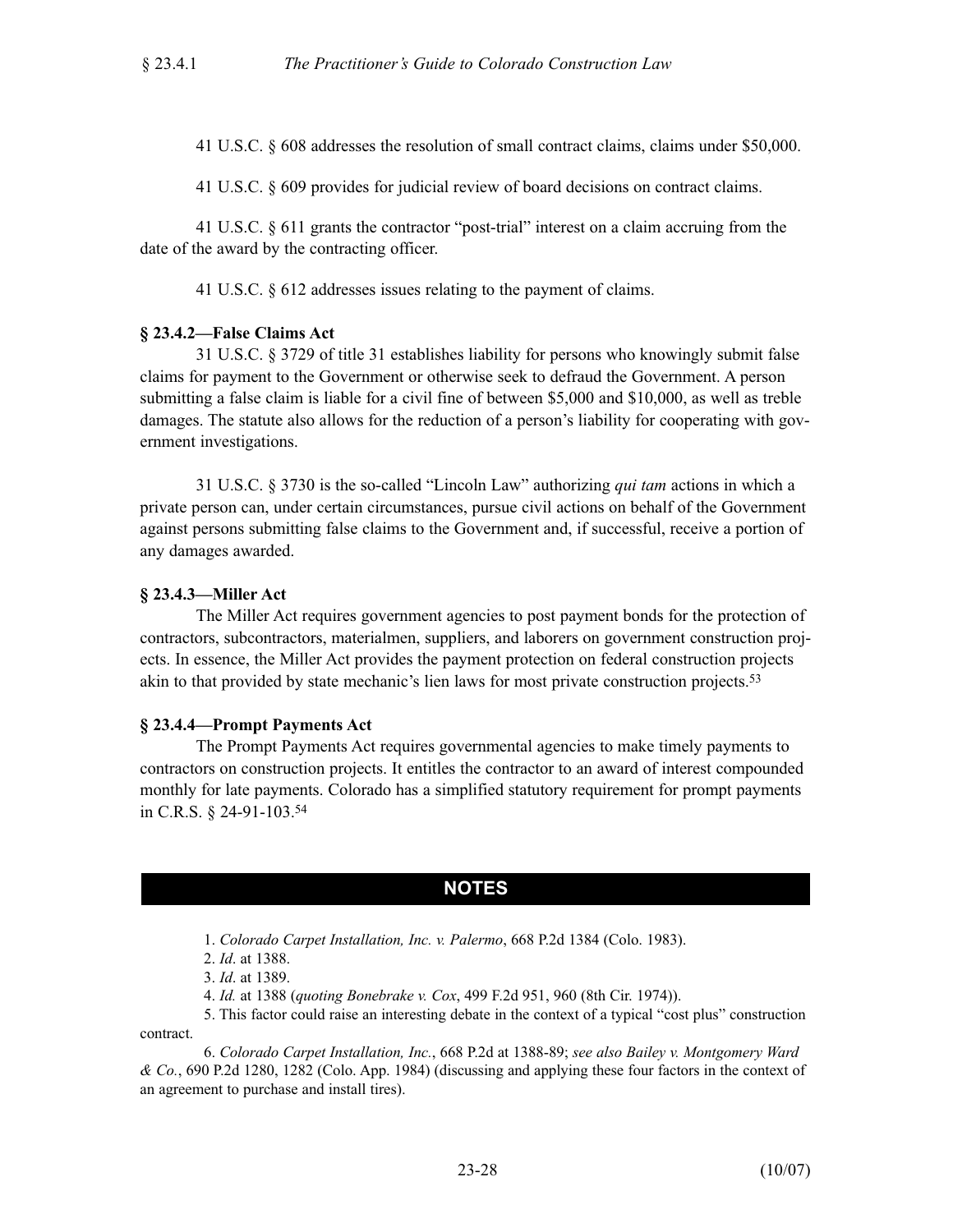7. *Smith v. Union Supply Co*., 675 P.2d 333 (Colo. App. 1983).

8. *Thomas v. Bove*, 687 P.2d 534 (Colo. App. 1984).

9. *Regents of Univ. of Colo. v. Pacific Pump & Supply, Inc*., 528 P.2d 941 (Colo. App. 1974).

10. For additional guidance on the application of the UCC to agreements traditionally thought of as construction related, practitioners may look to Robert D. Marshall, *The Applicability of the Uniform Commercial Code to Construction Contracts*, 28 *Emory L.J*. 335, 365-76 (1979), which was favorably cited by the *Colorado Carpet* court. Another source of information is the American Law Reports annotation, Sonja A. Soehnel, *Applicability of U.C.C. Article 2 to Mixed Contracts for Sale of Goods and Services*, 5 A.L.R. 4th 501 (1981).

11. *See* C.R.S. § 4-2-312 (warranty of title), § 4-2-314 (merchantability), § 4-2-315 (fitness for a particular purpose), and § 4-2-318 (third-party beneficiaries and implied warranties).

12. *See*, *e.g.*, C.R.S. § 4-2-313 (governing express warranties), § 4-2-317 (cumulation and conflict of warranties), and § 4-2-318 (third-party beneficiaries and express/implied warranties).

13. A "public servant" is statutorily defined as any officer, employee or consultant of the state or any county, municipality or other political unit as well as any brand, department, agency, or subdivision of the foregoing and any corporation or other entity established by law to carry out any governmental function. C.R.S. § 18-1-901(3).

14. Agency of Government means, "any agency, department, division, board, bureau, commission, institution, or section of this state that is a budgetary unit exercising construction contracting authority or discretion." C.R.S. § 24-92-102(1).

15. See Chapters 4 and 5 for a discussion of governmental contracts.

16. C.R.S. § 24-101-105(1).

17. For a discussion of general public works issues, see Chapter 4, "State Construction Projects" and Chapter 5, "City, County, and Special District Construction Projects." For a discussion of bond and surety related issues, see Chapter 12, "Construction Sureties."

18. *Wheeler v. T.L. Roofing, Inc.*, 74 P.3d 499 (Colo. App. 2003).

19. The licensing of construction professionals is discussed in Chapter 2, "Licensing Requirements for the Parties to the Construction Process."

20. For a good discussion of the meaning of "substantial completion" in the context of this provision, *see* R. Christopher Rhodes, "Defining 'Substantial Completion' in Construction Defect Actions," 27 *Colo. Law*. 73 (Oct. 1998); see also Jon F. Sands, "The Two Year Construction Statute of Limitations," 15 *Colo. Law*. 402 (Mar. 1986).

21. *See* C.R.S. §§ 13-20-803 and -803.5.

22. C.R.S. § 13-20-803.5.

23. *See* C.R.S. § 13-20-804.

24. *See Nelson, Haley, et al. v. Garney Companies*, 781 P.2d 153, 155 (Colo. App. 1989).

25. C.R.S. § 13-80-104(1)(b)(II).

26. C.R.S. § 38-33.3-303.5.

27. For a discussion of the requirements of the Colorado Excavation Requirements Statute, see Thomas R. Quinn and Barry A. Hudson, "The Current Law of Underground Utility Location in Colorado," 23 *Colo. Law*. 2545 (Nov. 1994).

28. *See also* Chapter 13, "Environmental Liabilities in the Construction Industry."

29. Colo. Const. art. XX, § 6.

30. There are 271 incorporated municipalities in Colorado including 86 home rule municipalities, 15 statutory cities, one territorial charter city, and 169 statutory towns. The 86 home rule municipalities include:

Alamosa, Arvada, Aspen, Aurora, Avon, Black Hawk, Boulder, Breckenridge, Brighton, Broomfield, Burlington, Canon City, Carbondale, Castle Rock, Central City, Cherry Hills Village, Colorado Springs, Commerce City, Cortez, Craig, Crested Butte, Dacono, Delta, Denver, Dillon, Durango, Edgewater, Englewood, Evans, Fort Collins, Fort Morgan, Fountain, Frisco, Fruita, Glendale, Glenwood Springs, Golden, Grand Junction, Greeley, Greenwood Village, Gunnison, Gypsum, Holyoke, La Junta, Lafayette, Lakewood, Lamar, Larkspur, Littleton, Lone Tree,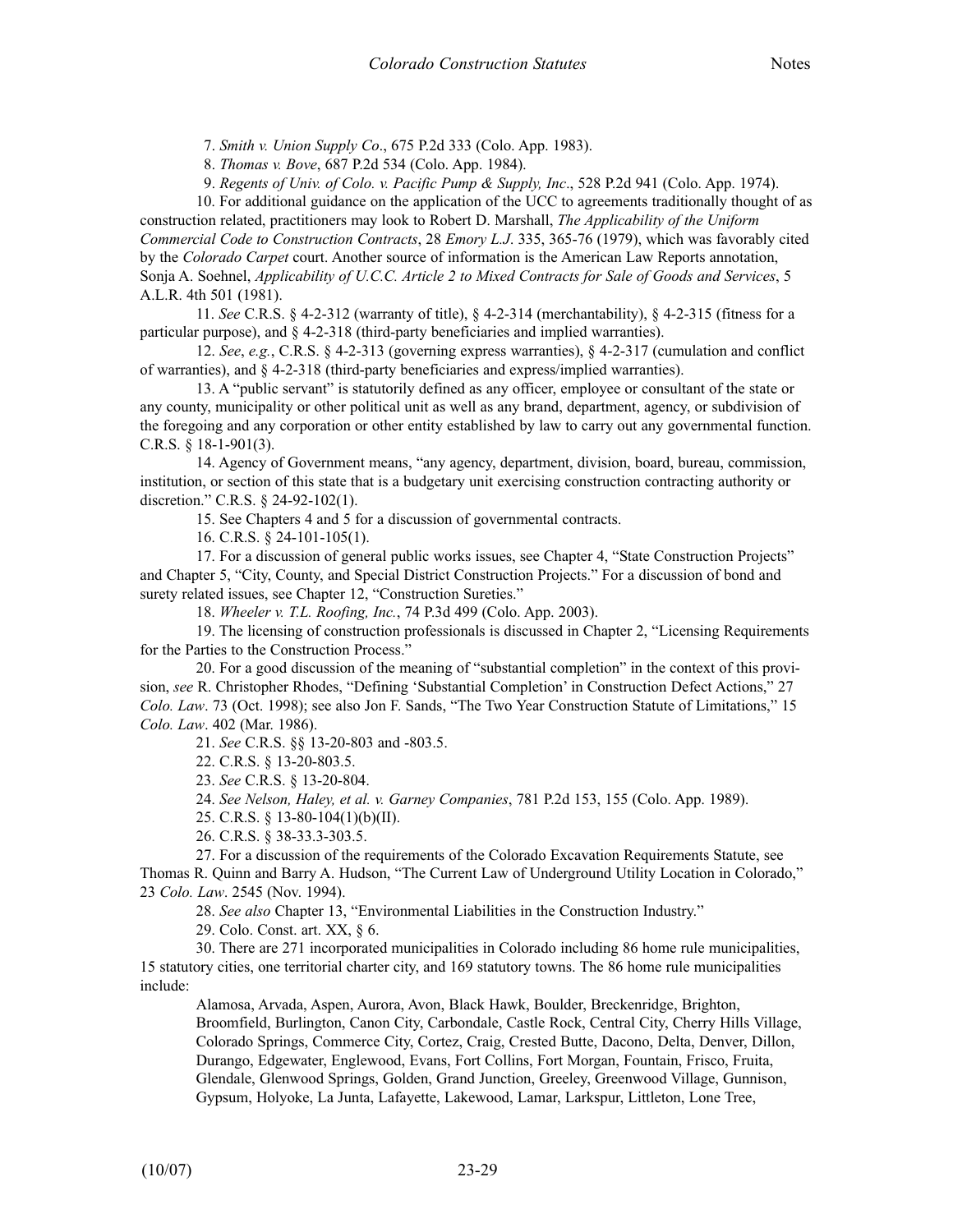Longmont, Louisville, Loveland, Manitou Springs, Minturn, Monte Vista, Montrose, Morrison, Mountain View, Mountain Village, Mt. Crested Butte, New Castle, Northglenn, Ophir, Pagosa Springs, Parker, Pueblo, Rico, Ridgway, Rifle, Silverthorne, Snowmass Village, Steamboat Springs, Sterling, Telluride, Thornton, Trinidad, Vail, Ward, Watkins, Westminister, Wheat Ridge, Winter Park, Woodland Park, Wray, and Yuma.

From the Colorado Department of Local Affairs, www.dola.state.co.us/LGS/localgovtinfo/ municipalities.htm.

31. *See also* Chapter 5, "City, County, and Special District Construction Projects."

32. *See, e.g., City of Colorado Springs v. Smartt*, 620 P.2d 1060 (Colo. 1980); *People ex rel. People of Thornton v. Horan*, 556 P.2d 1217 (Colo. 1976); *Dominguez v. City & County of Denver*, 363 P.2d 661 (Colo. 1961) *overruled in part*, 464 P.2d 515; *Lehman v. City & County of Denver*, 355 P.2d 309 (Colo. 1960); *Wiggins v. McAuliffe*, 356 P.2d 487 (Colo. 1960); *Retallack v. Police Court*, 351 P.2d 884 (Colo. 1960*); Thiele v. City & County of Denver*, 312 P.2d 786 (Colo. 1957).

33. *See, e.g., City of Colo. Springs v. Industrial Comm.*, 749 P.2d 412, 416 (Colo. 1988); *City of Aurora v. Martin*, 507 P.2d 868 (Colo. 1973); *Gazotti v. City & County of Denver*, 352 P.2d 963 (Colo. 1960*); Davis v. City & County of Denver*, 342 P.2d 674, 676 (Colo. 1959); *City of Canyon City v. Merris*, 323 P.2d 614 (Colo. 1958); *City & County of Denver v. Bridwell*, 224 P.2d 217 (Colo. 1950); *People v. Graham*, 110 P.2d 256 (Colo. 1941)*.*

34. *U.S. West Comm., Inc. v. City of Longmont*, 948 P.2d 509, 515 (Colo. 1997*)* ("[I]n matters of local concern, both home rule cities and the state may legislate, but when a home rule ordinance or charter provision and a state statute conflict, the home rule provisions supersedes [*sic*] conflicting state provision."); *Vela v. People*, 484 P.2d 1204, 1205-26 (Colo. 1971) ("For a state statute to be superseded by ordinance of home rule city, statute and ordinance must be in conflict and ordinance must pertain to purely local matter, and where both of such conditions exist, state statute is without effect within jurisdiction of the home rule city.").

35. *See, e.g., U.S. West Comm., Inc.*, 948 P.2d at 515; *R.E.N. v. City of Colo. Springs*, 823 P.2d 1359 (Colo. 1992)*; Voss v. Lundvall Brothers, Inc.*, 830 P.2d 1061, 1066 (Colo. 1992); *City & County of Denver v. State of Colo.*, 788 P.2d 764 (Colo. 1990); *National Adv. Co. v. Dep't of Highways*, 751 P.2d 632, 635 (Colo. 1988); *City of Colorado Springs v. State*, 626 P.2d 1122 (Colo. 1980); *Delong v. City & County of Denver*, 576 P.2d 537, 540 (Colo. 1978); *Woolverton v. City & County of Denver*, 361 P.2d 982, 984 (Colo. 1961).

36. *Voss*, 830 P.2d at 1061.

37. *Voss*, 830 P.2d at 1067 (*citing City & County of Denver v. State*, 788 P.2d at 768. *Cf. R.E.N.*, 823 P.2d at 1362 (explaining that the test for whether an ordinance conflicts with a state statute is whether the ordinance authorizes what the statute forbids, or the ordinance forbids what the statute authorizes).

38. *Voss*, 830 P.2d at 1067.

39. *Smartt*, 620 P.2d 1060 (Colo. 1980); *see also Moore v. City of Boulder*, 484 P.2d 134, 136 (Colo. App. 1971) (holding that a home rule city ordinance rezoning a tract for the purpose of establishing low-cost housing is a matter of purely local concern).

40. *See Fraternal Order of Police v. City & County of Denver*, 926 P.2d 582, 587 (Colo. 1996); *International Bhd. of Police Officers Local 127 v. City & County of Denver*, 521 P.2d 916 (Colo. 1974).

41. *See Davis v. City of Pueblo*, 406 P.2d 671 (Colo. 1965*); Berman v. City & County of Denver*, 400 P.2d 434 (Colo. 1965); *see also Gidley v. City of Colo. Springs*, 418 P.2d 291 (Colo. 1966).

42. *See City of Greeley v. Poudre Valley Rural Elec.*, 744 P.2d 739 (Colo. 1987).

43. C.R.S. §§ 24-92-101, *et seq.* (1997).

44 *Id.* at § 24-92-104(3).

45. *See* Colo. Rev. Municipal Code of the City and County of Denver, § A2.3-1(1); Colo. Code of the City of Colo. Springs §§ 6-1-301, *et seq*., 19-7-301, *et seq.*

46. *See City of Colo. Springs v. Industrial Comm'n of Colo.*, 749 P.2d 412, 416 (Colo. 1988).

47. *See City of Englewood v. Mountain States Tel. & Tel. Co.*, 431 P.2d 40, 43 (Colo. 1967).

48. *See Martin*, 507 P.2d at 868.